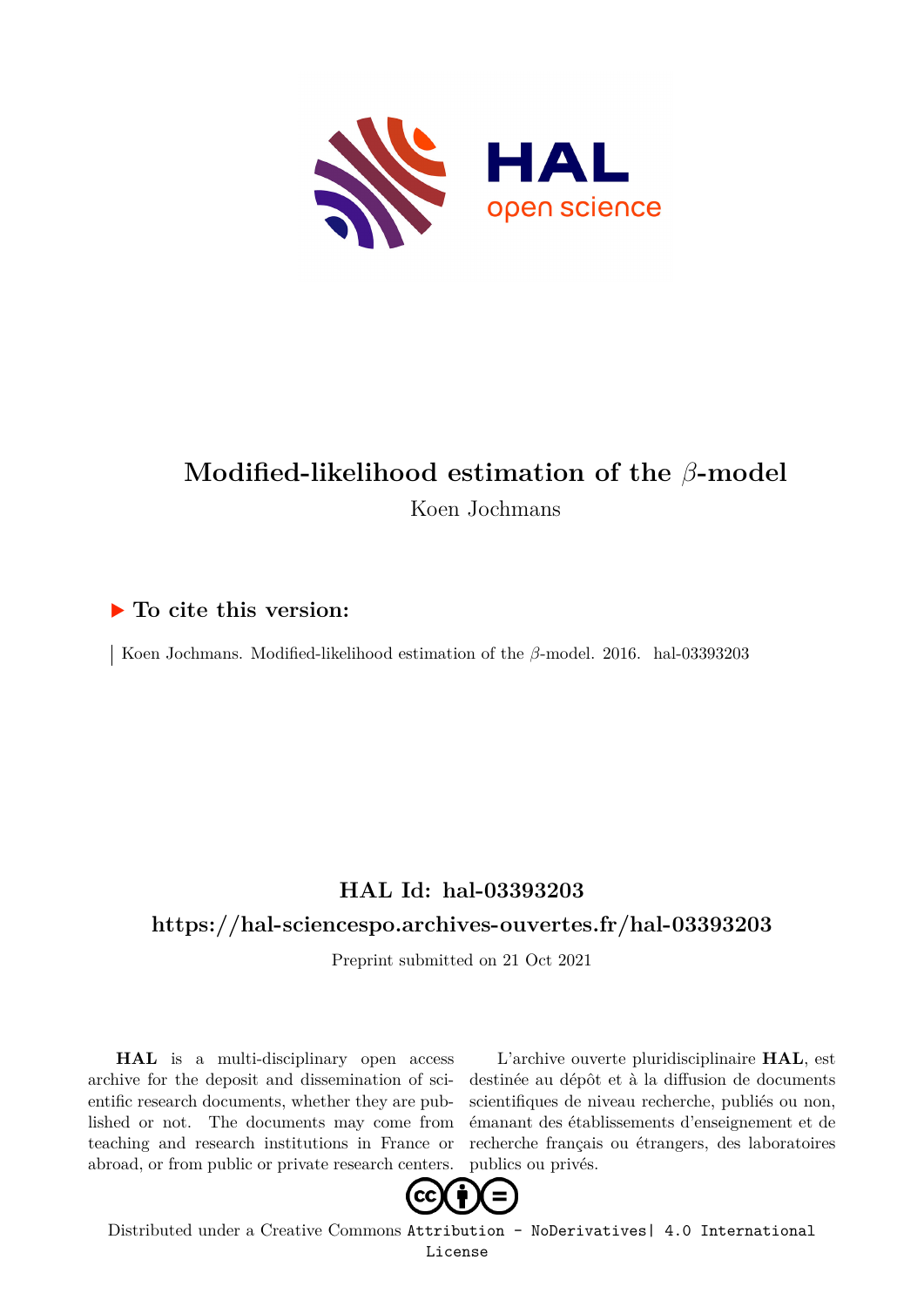

*Discussion paper 2016-01* 

# **MODIFIED-LIKELIHOOD ESTIMATION OF THE** *B***-MODEL**

**Koen Jochmans** 

*Sciences Po Economics Discussion Papers*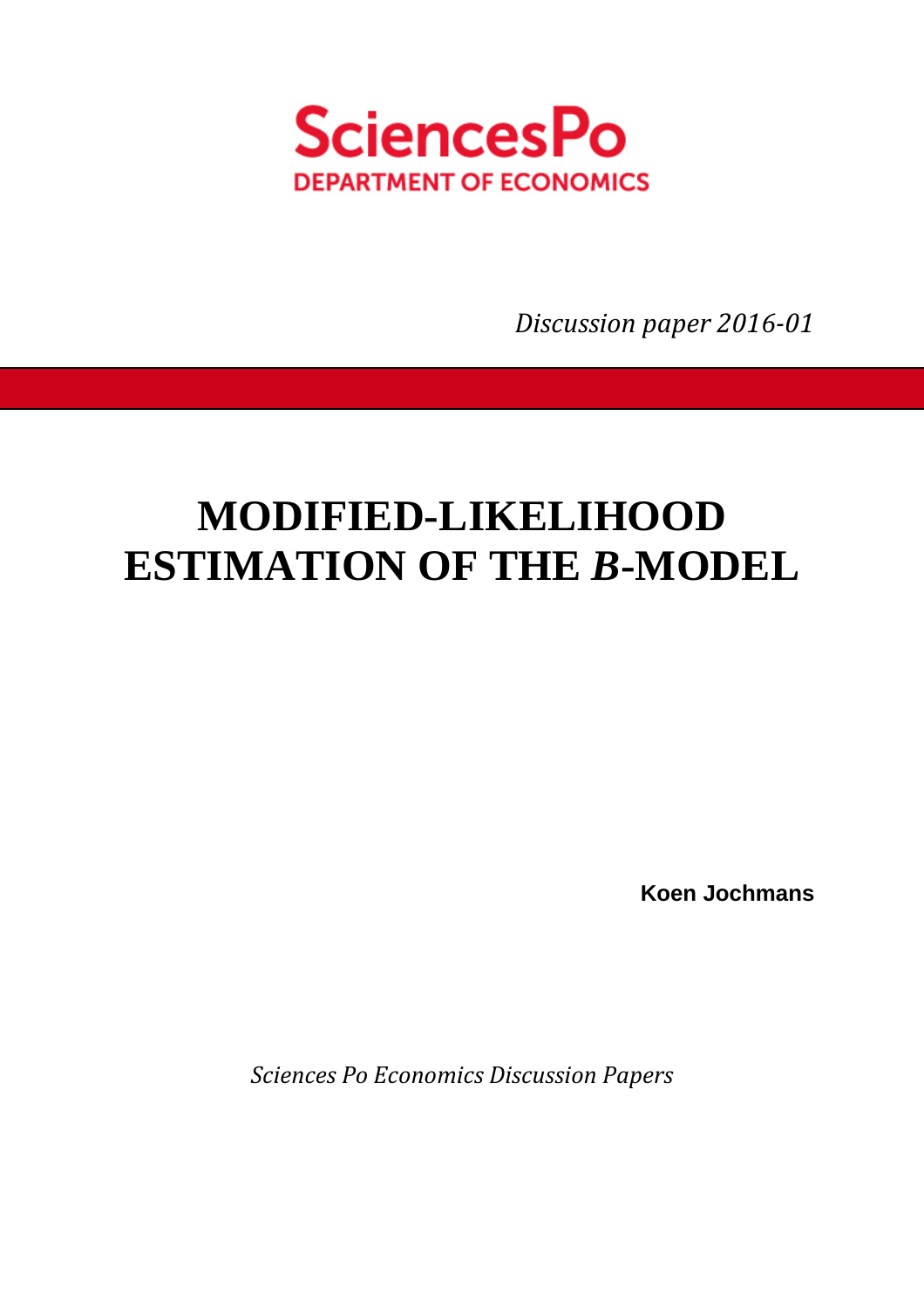#### MODIFIED-LIKELIHOOD ESTIMATION OF THE β-MODEL

#### By Koen Jochmans

*Sciences Po, Paris*

#### February 9, 2016

We consider point estimation and inference based on modifications of the profile likelihood in models for dyadic interactions between  $n$  agents featuring agent-specific parameters. This setup covers the β-model of network formation and generalizations thereof. The maximum-likelihood estimator of such models has bias and standard deviation of  $O(n^{-1})$  and so is asymptotically biased. Estimation based on modified likelihoods leads to estimators that are asymptotically unbiased and likelihood-ratio tests that exhibit correct size. We apply the modifications to versions of the β-model for network formation and of the Bradley-Terry model for paired comparisons.

1. Introduction. A growing literature has uncovered the importance of interactions between agents through social networks as drivers for economic outcomes. Examples include employment opportunities (Calvó-Armengol and Jackson 2004), risk sharing (Fafchamps and Gubert 2007; Jackson, Rodriguez-Barraquer and Tan 2012), and also educational achievements (Calvó-Armengol, Patacchini and Zenou 2009).

A leading approach to statistical modelling of dyadic interaction is through the inclusion of agent-specific parameters (see, e.g., Snijders 2011). One of the most popular applications of this paradigm is the  $\beta$ -model for network formation. In this model, agent fixed effects capture degree heterogeneity in link formation (Chatterjee, Diaconis and Sly 2011, Rinaldo, Petrovic and Fienberg 2013, and Yan and Xu 2013 are recent references). Graham [2015] augments the standard  $\beta$ -model with observable dyad characteristics. This allows to empirically distinguish degree heterogeneity from homophily (see Jackson 2008 and McPherson, Smith-Lovin and Cook 2001 for discussion on the importance of homophily in network formation). Clearly, estimation of such fixed-effect models is non-standard as the number of parameters grows

*Keywords and phrases:* asymptotic bias, β-model, Bradley-Terry model, fixed effects, modified profile likelihood, paired comparisons, matching, network formation, undirected random graph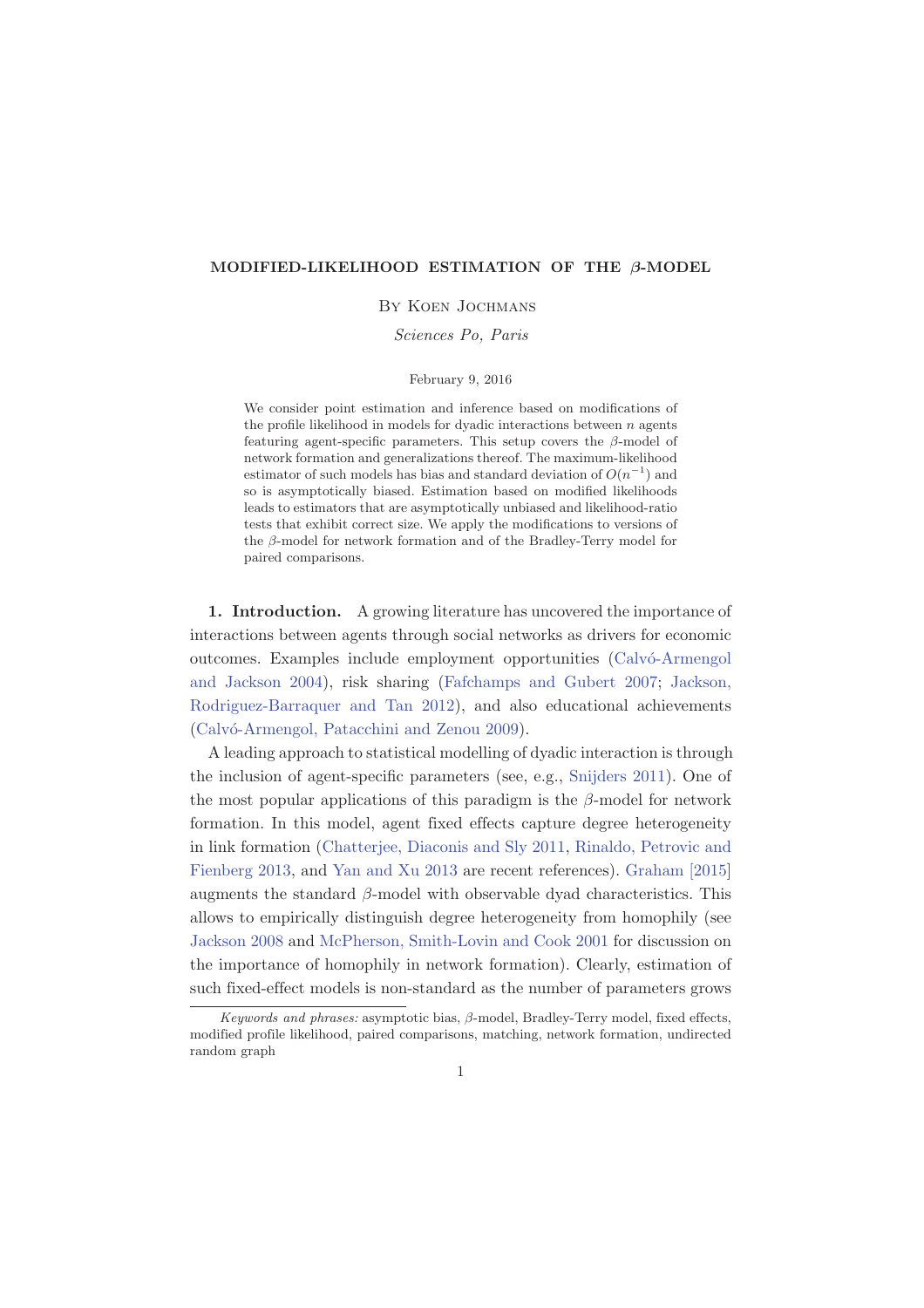with the sample size. Inference on the homophily parameter is plagued by asymptotic bias that needs to be corrected for. The bias problem comes from the presence of the agent-specific parameters in the model, and is similar to the well-known incidental-parameter problem (Neyman and Scott 1948) in models for panel data. The same problem appears in more general models for dyadic interactions between heterogenous agents, such as in the references given above.

The problem of inference in the presence of many nuisance parameters has a long history in statistics. In this paper we look at generic estimation problems for dyadic data and argue in favor of inference based on modified likelihood functions. In its most general form, the modified likelihood is a bias-corrected version of the profile likelihood, that is, of the likelihood after having profiled-out the nuisance parameters. The adjustment is both general and simple in form, involving only the score and Hessian of the likelihood with respect to the nuisance parameters. The adjustment term removes the leading bias from the profile likelihood and leads to asymptotically-unbiased inference and likelihood ratio statistics that are  $\chi^2$ -distributed under the null. The form of the adjustment can be specialized by using the likelihood structure (as in DiCiccio et al. 1996), in which case the modified likelihood penalizes the profile likelihood for deviations from the information equality, arising due to the estimation noise in the fixed effects.<sup>1</sup>

We work out the modifications to the profile likelihood in a linear version of the  $\beta$ -model and in a linear version of the Bradley and Terry [1952] model for paired comparisons. These simple illustrations give insight in how the adjustments work. We next apply them to the  $\beta$ -model of Graham [2015], and evaluate our approach using his simulation designs. We find that both modifications dramatically improve on maximum likelihood in terms of bias and mean squared error as well as reliability of statistical inference, and that they can be more reliable than bias-correcting the maximum-likelihood estimator.

<sup>&</sup>lt;sup>1</sup>It can be further simplified when an information-orthogonal reparametrization of  $\beta_i$ exist, as in Cox and Reid [1987] and Lancaster [2002]. However, as such reparametrizations do not exist in general (see, e.g., Severini 2000) we do not consider such modifications further here.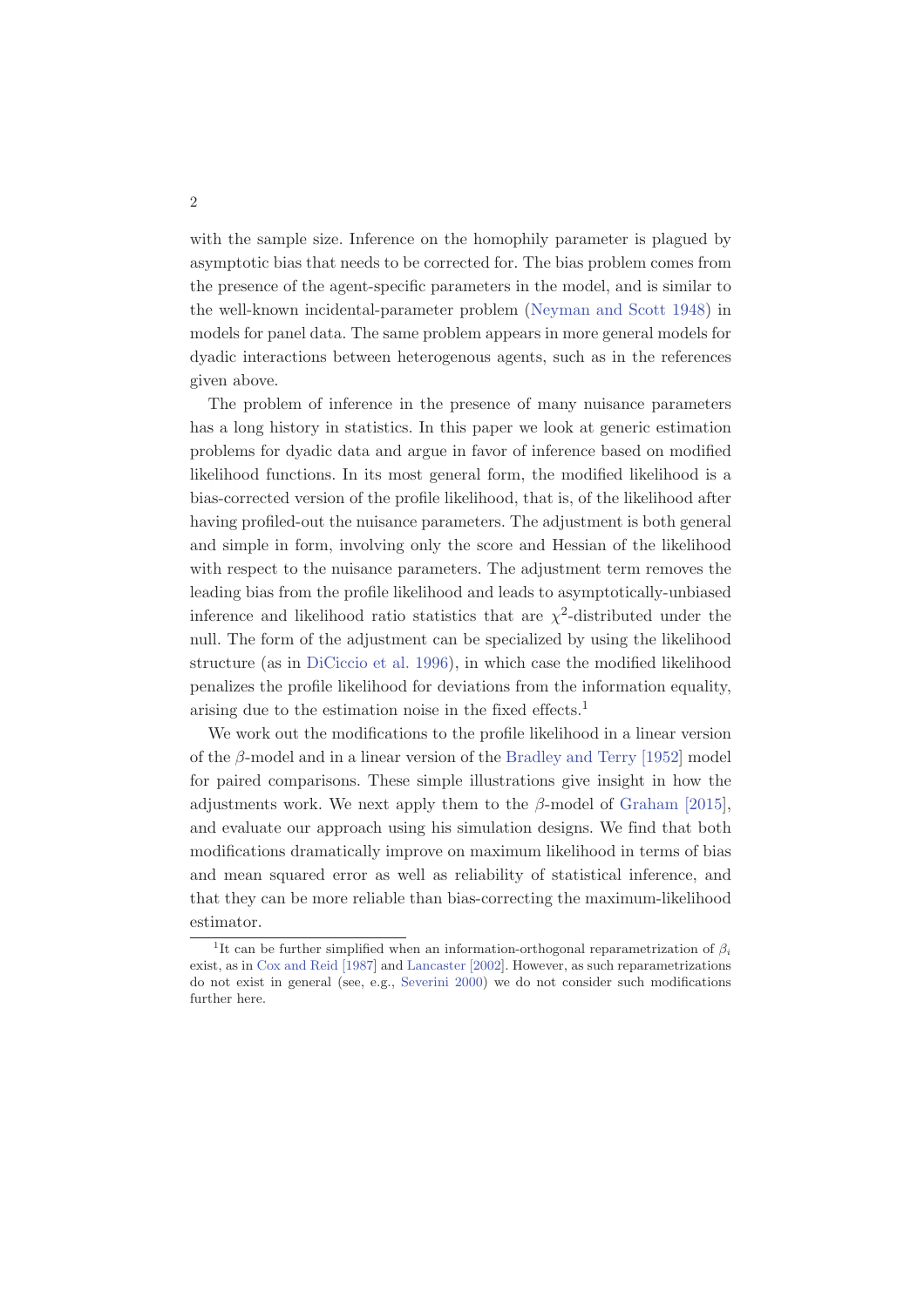2. Fixed-effect models for dyadic data. We consider data on dyadic interactions between *n* agents. For each of  $n(n-1)/2$  distinct agent pairs  $(i, j)$  with  $i < j$  we observe the random variable  $z_{ij}$ . The data may be multivariate. For example, we may observe an outcome  $y_{ij}$  generated by pair  $(i, j)$  together with a vector of dyad characteristics  $x_{ij}$ , in which case we have  $z_{ij} = (y_{ij}, x'_{ij})'$ .

The density of  $z_{ij}$  (relative to some dominating measure) takes the form

$$
f(z_{ij}; \vartheta, \beta_i, \beta_j),
$$

where  $\vartheta$  and  $\beta_1, \ldots, \beta_n$  are unknown Euclidean parameters. Models of this form are relevant for the analysis of network formation (see, for example, Fafchamps and Gubert 2007 and Attanasio et al. 2009 for applications), for studying strategic behavior among agents, or for the construction of rankings (Bradley and Terry 1952).

Our goal will be to perform inference on  $\vartheta$  treating the  $\beta_i$  as fixed effects. As is well known, the maximum-likelihood estimator of  $\vartheta$  generally performs poorly when the number of nuisance parameters is large relative to the sample size (see, for example, Neyman and Scott 1948 and Li, Lindsay and Waterman 2003). We will consider modifications of the maximum-likelihood method that yield estimators with good statistical properties. Before doing so, we first discuss two leading types of models that fit into our framework.

2.1. *Models with complementarity.* In one important class of models the parameters  $\beta_i$  and  $\beta_j$  enter the density of the dyad  $(i, j)$  additively, that is,

$$
f(z_{ij}; \vartheta, \beta_i, \beta_j) = f(z_{ij}; \vartheta, \beta_i + \beta_j).
$$

Such models arise, for example, when agents  $i$  and  $j$  interact to generate output, and working together creates a surplus.

A leading example of such a model is the  $\beta$ -model of network formation (Chatterjee, Diaconis and Sly 2011; Graham 2015). Here,  $z_{ij} = (y_{ij}, x_{ij})'$ and the probability distribution of  $y_{ij}$  given  $x_{ij}$  is Bernoulli with parameter

$$
\mathbb{P}(y_{ij} = 1 | x_{ij}; \vartheta, \beta_i, \beta_j) = F(\beta_i + \beta_j + x_{ij}\vartheta)
$$

for a cumulative distribution function  $F$ . The likelihood of i and j to engage in a relation with one another is increasing in  $\beta_i + \beta_j$  and also in  $x_{ij}\vartheta$ .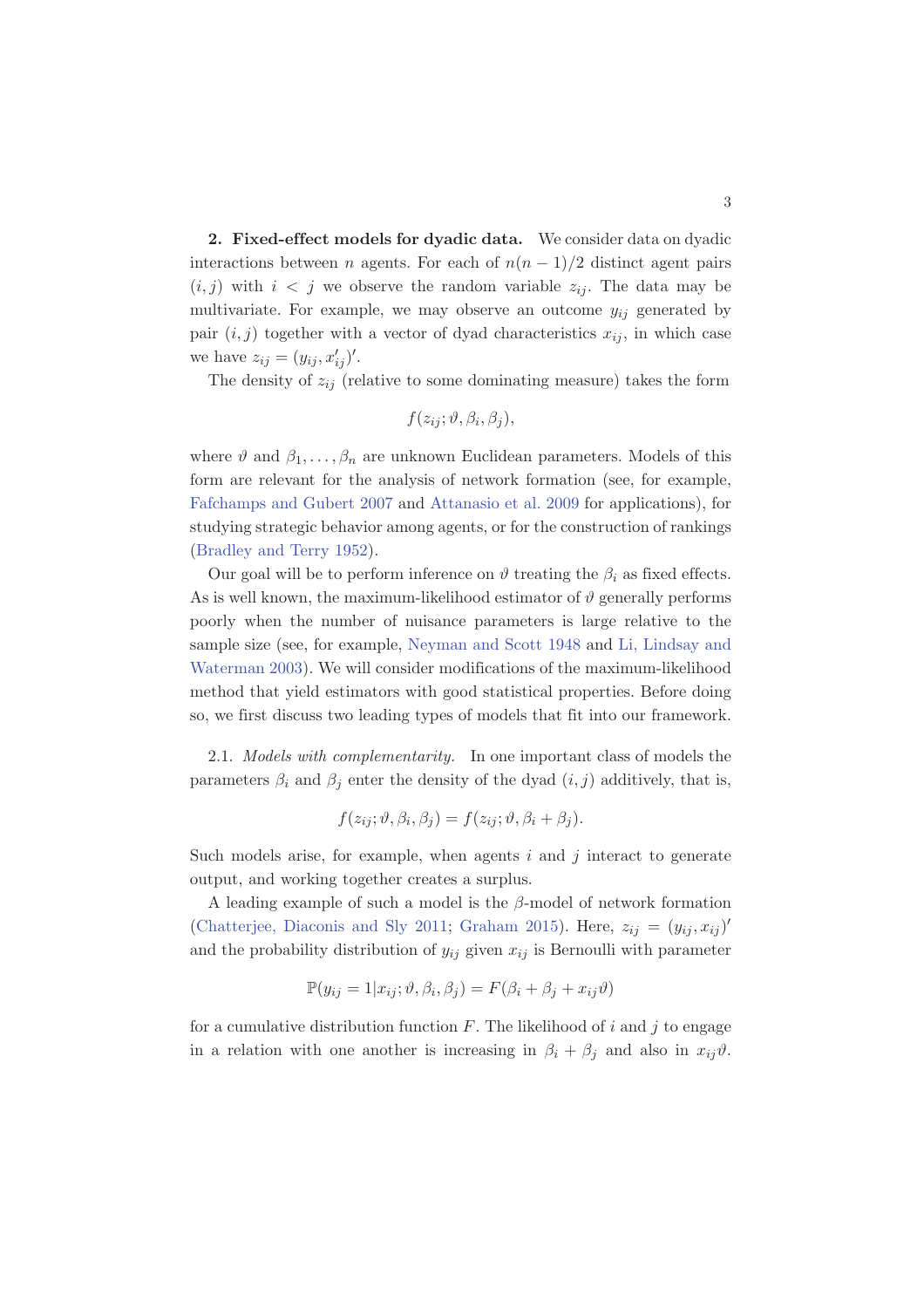The first factor represents degree heterogeneity among agents. Some agents are more open to interaction than others, and engaging in a relation is a reciprocal decision. The second factor can capture homophily, that is, the fact that agents with similar characteristics are more likely to interact. If  $x_{ij}$  is a measure of distance (or dissimilarity), for example, homophily would correspond to  $\vartheta$  < 0. Disentangling these two factors is a long-standing problem. See McPherson, Smith-Lovin and Cook [2001] for an overview on the large literature on homophily.

More generally, one may wish to analyze an output  $y_{ij}$  produced by the dyad  $(i, j)$  rather than the production decision. Such a problem can often be cast into a (nonlinear) regression model of the form

$$
y_{ij} = t(\beta_i + \beta_j + x'_{ij}\vartheta, \varepsilon_{ij})
$$

for a transformation function t and a latent disturbance  $\varepsilon_{ij}$ . The motivation of the index would be as before. One application of this type of regression model would be a gravity equation for bilateral trade flows featuring country fixed effects (see Head and Mayer 2014 for an overview of the large literature on gravity equations).

2.2. *Models with competition.* An alternative specification can feature agent-specific parameters to express substitutability or competition effects. An example is the model of Bradley and Terry [1952] for paired comparisons. Again letting  $z_{ij} = (y_{ij}, x_{ij})'$ , this model has

$$
\mathbb{P}(y_{ij} = 1 | x_{ij}; \vartheta, \beta_i, \beta_j) = F(\beta_i - \beta_j + x_{ij}\vartheta).
$$

In contrast to the  $\beta$ -model, here, this probability is increasing in  $\beta_i$  and decreasing in  $\beta_j$ . In the same vain,  $x_{ij}$  could be a the difference between various characteristics of the agents in the dyad. One application of such a framework is in modelling the outcome of contests (Simons and Yao 1999). In an industrial-organization context, the framework could be used to model strategic interactions such as market-entry decisions.

Generalizations of the Bradley and Terry [1952] model are derived in Hunter [2004], and the techniques discussed below will equally be applicable to such generalizations.

Contrary to in the models with complementarities above, here, the mean of the  $\beta_i$  is undetermined. Therefore, a normalization needs to be imposed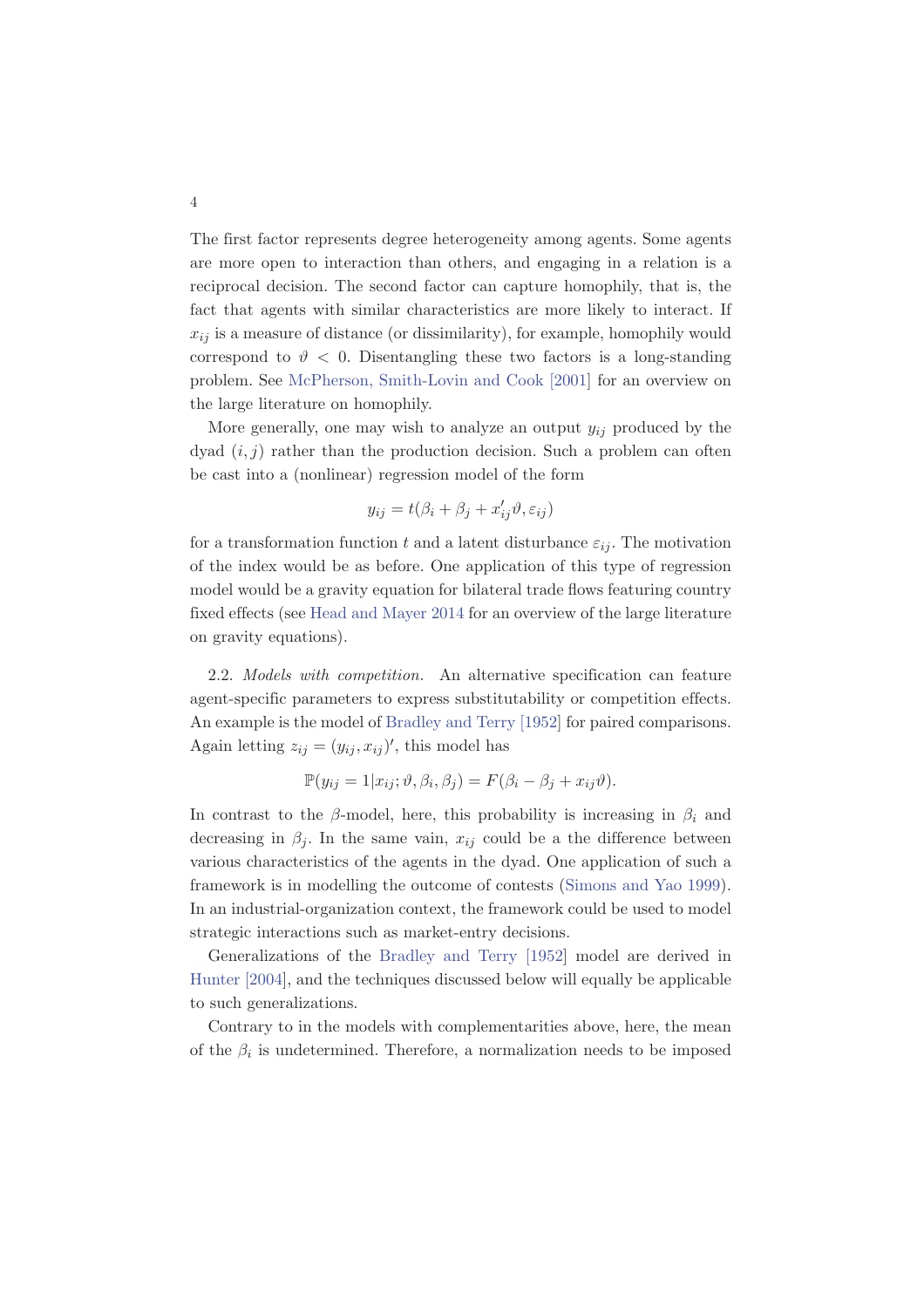when estimating these models. One common normalization is  $\sum_{i=1}^{n} \beta_i = 0$ . An alternative normalization would be to set  $\beta_i = 0$  for some chosen *i*. The choice of normalization is irrelevant for estimation and inference on  $\vartheta$ .

#### 3. Estimation and inference. The log-likelihood for our data is

$$
\ell(\vartheta,\beta) = \sum_{i=1}^n \sum_{i < j} \log f(z_{ij}; \vartheta, \beta_i, \beta_j),
$$

where we let  $\beta = (\beta_1, \ldots, \beta_n)'$ . For simplicity of exposition we ignore any normalization that may be needed on  $\beta$  to achieve identification. When a normalization of the form  $c(\beta) = 0$  is needed, everything to follow goes through on replacing  $\ell(\vartheta, \beta)$  by the constrained likelihood  $\ell(\vartheta, \beta) - \lambda c(\beta)$ , where  $\lambda$  denotes the Lagrange multiplier. We will give a detailed example below.

It is useful to recall that the maximum-likelihood estimator of  $\vartheta$  can be expressed as

$$
\hat{\vartheta} = \arg\max_{\vartheta} \hat{\ell}(\vartheta),
$$

where  $\hat{\ell}(\vartheta) = \ell(\vartheta, \hat{\beta}(\vartheta))$ , with

$$
\hat{\beta}(\vartheta) = \arg\max_{\beta} \ell(\vartheta, \beta),
$$

is the profile likelihood.

Inference based on the profile likelihood performs poorly, even in large samples, because the dimension of  $\beta$  is n, which grows with the sample size  $n(n-1)/2$ . Quite generally, estimating the *n* parameters  $\beta_i$  along with  $\vartheta$ will imply that

$$
\mathbb{E}(\hat{\vartheta} - \vartheta) = O(n^{-1}).
$$

As  $\mathbb{E}((\hat{\vartheta}-\vartheta)^2) = O(n^{-2})$ , bias and standard deviation are of the same order of magnitude, and the maximum-likelihood estimator is asymptotically biased.

3.1. *Modified profile likelihood.* Estimation and inference in the presence of nuisance parameters has a long history in statistics. The seminal work of Barndorff-Nielsen [1983] and Cox and Reid [1987] contains modifications to the profile likelihood that lead to superior inference. More recent work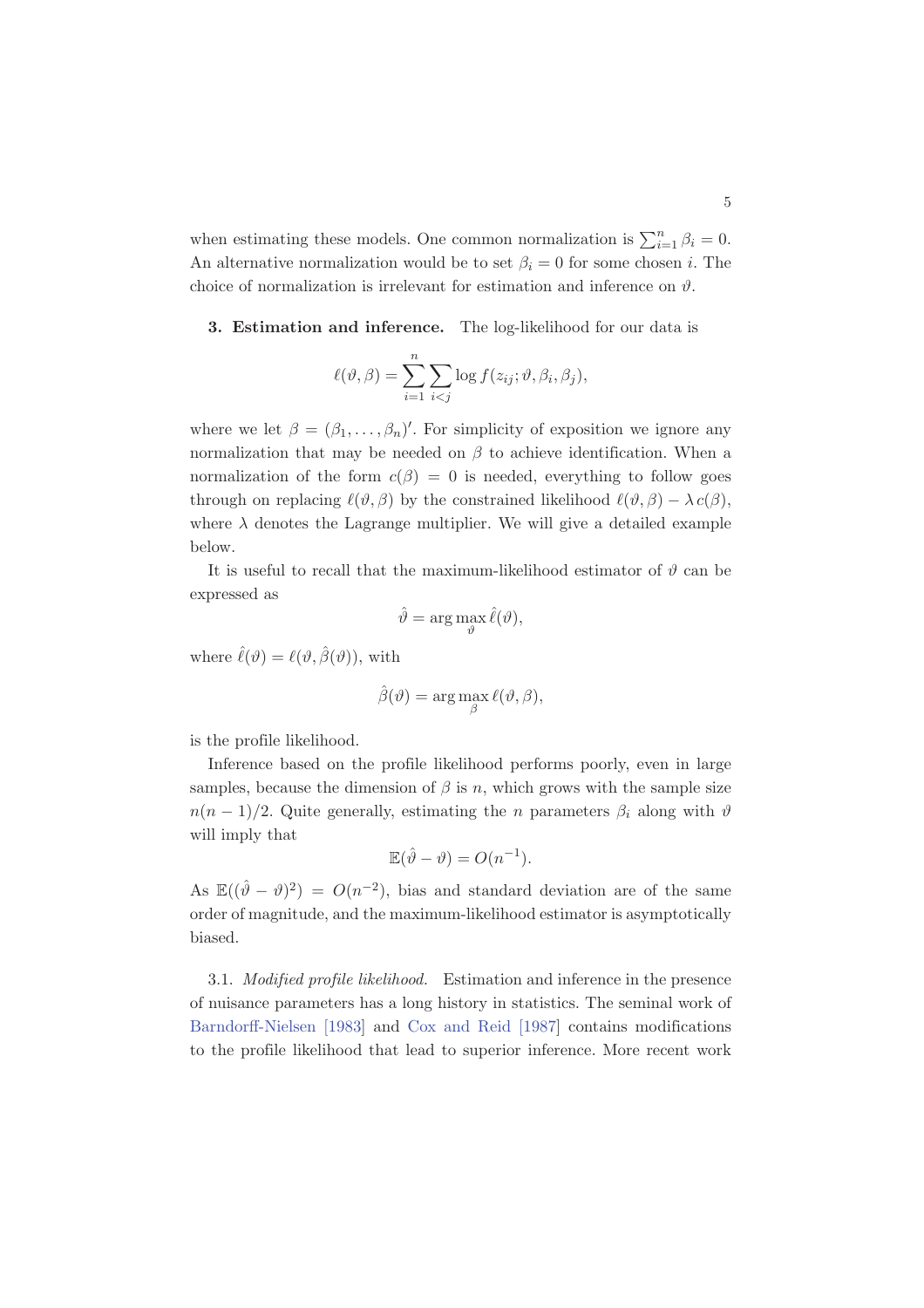includes DiCiccio et al. [1996] and Severini [1998]. Modified likelihoods have been found to solve the incidental-parameter problem in models for panel data under so-called rectangular-array asymptotics (as defined in Li, Lindsay and Waterman 2003). See, notably, Sartori [2003] and Arellano and Hahn [2007]. We argue that they can equally be used to yield asymptotically-valid inference in the current context.

In its simplest form, modified likelihoods can be understood as yielding a superior approximation to the target likelihood

$$
\ell(\vartheta) = \ell(\vartheta, \beta(\vartheta)), \qquad \beta(\vartheta) = \arg \max_{\beta} \mathbb{E}(\ell(\vartheta, \beta)).
$$

Moreover, the profile likelihood is the sample counterpart to this infeasible likelihood. Replacing  $\beta(\vartheta)$  with  $\hat{\beta}(\vartheta)$  introduces bias that leads to invalid inference.

Under regularity conditions we have that

$$
\hat{\beta}(\theta) - \beta(\vartheta) = \Sigma(\vartheta)^{-1} V(\vartheta) + O_p(n^{-1}),
$$

where we introduce

$$
V(\vartheta) = \left. \frac{\partial \ell(\vartheta, \beta)}{\partial \beta} \right|_{\beta = \beta(\vartheta)}, \qquad \Sigma(\vartheta) = - \left. \mathbb{E} \left( \frac{\partial^2 \ell(\vartheta, \beta)}{\partial \beta \partial \beta'} \right) \right|_{\beta = \beta(\vartheta)}.
$$

An expansion of the profile likelihood around  $\beta(\vartheta)$  yields

$$
\hat{\ell}(\vartheta) - \ell(\vartheta) = (\hat{\beta}(\theta) - \beta(\vartheta))'V(\vartheta) \n- \frac{1}{2}(\hat{\beta}(\theta) - \beta(\vartheta))' \Sigma(\vartheta) (\hat{\beta}(\theta) - \beta(\vartheta)) + O_p(n^{-1/2}).
$$

Combining the two expansions and taking expectations then shows that the bias of the profile likelihood is of the form

$$
\mathbb{E}(\hat{\ell}(\vartheta) - \ell(\vartheta)) = \frac{1}{2} \text{trace}(\Sigma(\vartheta)^{-1} \Omega(\vartheta)) + O(n^{-1/2})
$$

for

$$
\Omega(\vartheta) = \mathbb{E}[V(\vartheta) V(\vartheta)'],
$$

the variance of  $V(\vartheta)$ .

A modified likelihood then is

$$
\dot{\ell}(\vartheta) = \hat{\ell}(\vartheta) - \frac{1}{2} \text{trace}(\hat{\Sigma}(\vartheta)^{-1} \hat{\Omega}(\vartheta)),
$$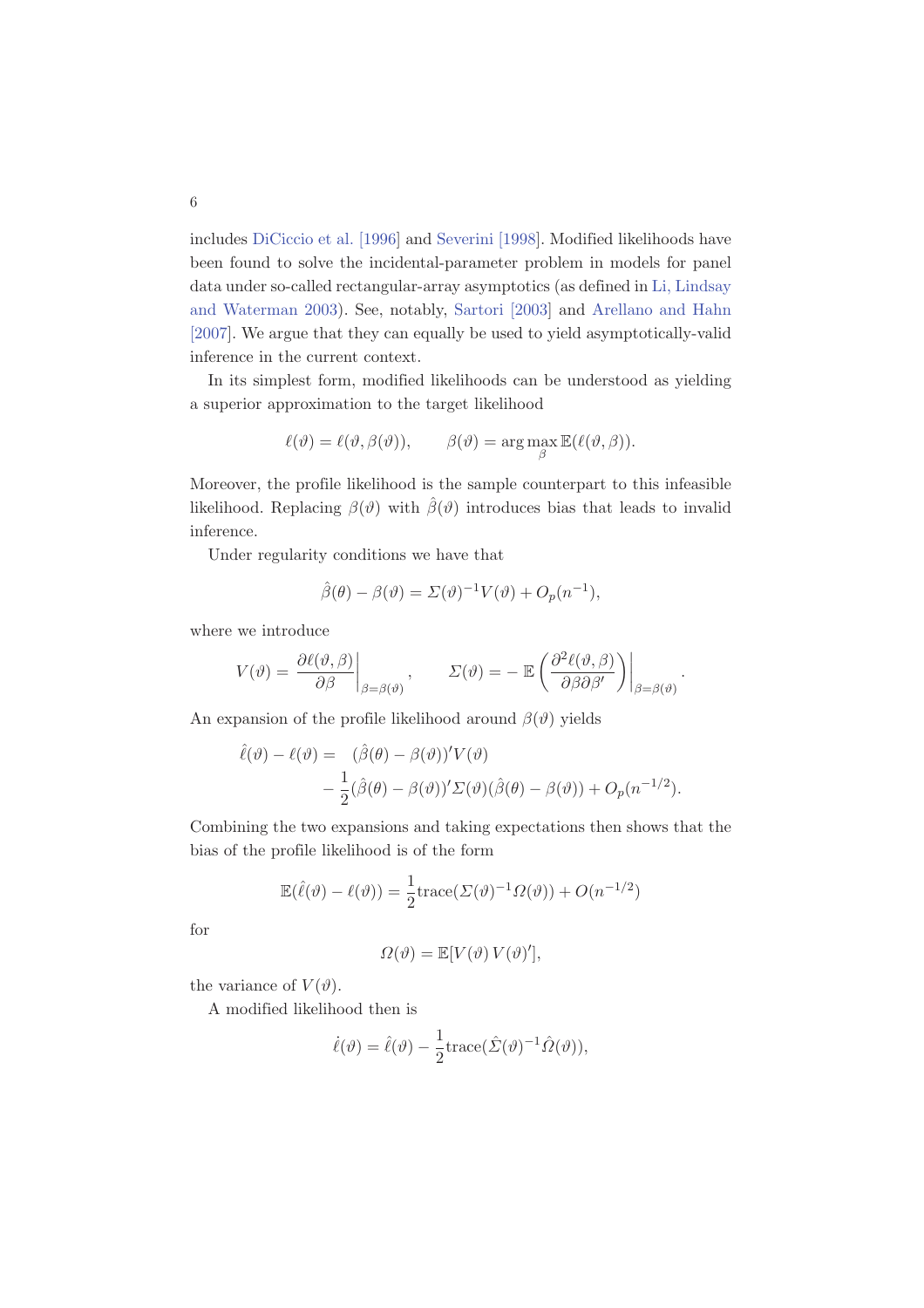where we define the plug-in estimators

$$
\hat{\Sigma}(\vartheta) = \hat{\Sigma}(\vartheta, \hat{\beta}(\vartheta)), \qquad \hat{\Omega}(\vartheta) = \hat{\Omega}(\vartheta, \hat{\beta}(\vartheta)),
$$

for matrices

$$
-(\hat{\Sigma}(\vartheta,\beta))_{i,j} = \n\begin{cases} \n\sum_{i < j} \frac{\partial^2 \log f(z_{ij};\vartheta,\beta_i,\beta_j)}{\partial \beta_i^2} + \sum_{i > j} \frac{\partial^2 \log f(z_{ji};\vartheta,\beta_j,\beta_i)}{\partial \beta_i^2} & \text{if } i = j \\ \n\frac{\partial^2 \log f(z_{ij};\vartheta,\beta_i,\beta_j)}{\partial \beta_i^2} & \text{if } i < j \n\end{cases}
$$

$$
(\beta))_{i,j} = \n\begin{cases}\n\frac{\partial^2 \log f(z_{ij}; \vartheta, \beta_i, \beta_j)}{\partial \beta_i \partial \beta_j} & \text{if } i < j \\
\frac{\partial^2 \log f(z_{ji}; \vartheta, \beta_j, \beta_i)}{\partial \beta_i \partial \beta_j} & \text{if } i > j\n\end{cases}
$$

$$
\frac{\partial^2 \log f(z_{ji}; \vartheta, \beta_j, \beta_i)}{\partial \beta_i \partial \beta_j} \quad \text{if } i > j
$$

and

$$
(\hat{\Omega}(\vartheta,\beta))_{i,j} = \begin{cases} \sum_{i < j} \left( \frac{\partial \log f(z_{ij};\vartheta,\beta_{i},\beta_{j})}{\partial \beta_{i}} \right)^{2} + \sum_{i > j} \left( \frac{\partial \log f(z_{ji};\vartheta,\beta_{j},\beta_{i})}{\partial \beta_{i}} \right)^{2} & \text{if } i = j \\ \left( \frac{\partial \log f(z_{ij};\vartheta,\beta_{i},\beta_{j})}{\partial \beta_{i}} \right)^{2} & \text{if } i < j \\ \left( \frac{\partial \log f(z_{ji};\vartheta,\beta_{j},\beta_{i})}{\partial \beta_{i}} \right)^{2} & \text{if } i > j \end{cases}
$$

In large samples, this modification removes the leading bias from the profile likelihood. Consequently, in large samples, the likelihood-ratio statistic has correct size and

$$
\dot{\vartheta} = \arg\max_{\vartheta} \dot{\ell}(\vartheta),
$$

will have bias  $o(n^{-1})$ . Furthermore, under regularity conditions, we have the limit result

$$
\dot{H}(\dot{\vartheta})^{1/2}(\dot{\vartheta}-\vartheta) \stackrel{d}{\rightarrow} \mathcal{N}(0, I_{\dim \vartheta})
$$

as  $n \to \infty$ , where we let

$$
\dot{H}(\vartheta) = -\frac{\partial^2 \dot{\ell}(\vartheta)}{\partial \vartheta \partial \vartheta'}
$$

be the observed Fisher information for  $\vartheta$  derived from  $\ell(\vartheta)$ .

Following the arguments in Arellano and Hahn [2007] we can exploit the likelihood structure to get

$$
\frac{1}{2} \operatorname{trace}(\hat{\Sigma}(\vartheta)^{-1}\hat{\Omega}(\vartheta)) = -\frac{1}{2}\log(\det \hat{\Sigma}(\vartheta)) + \frac{1}{2}\log(\det \hat{\Omega}(\vartheta)) + O(n^{-1}),
$$

which validates the alternative modified likelihood

$$
\ddot{\ell}(\vartheta) = \hat{\ell}(\vartheta) + \frac{1}{2}\log(\det \hat{\Sigma}(\vartheta)) - \frac{1}{2}\log(\det \hat{\Omega}(\vartheta));
$$

see DiCiccio et al. [1996]. Its maximizer, say  $\ddot{\theta}$  satisfies the same asymptotic properties as  $\dot{\vartheta}$ .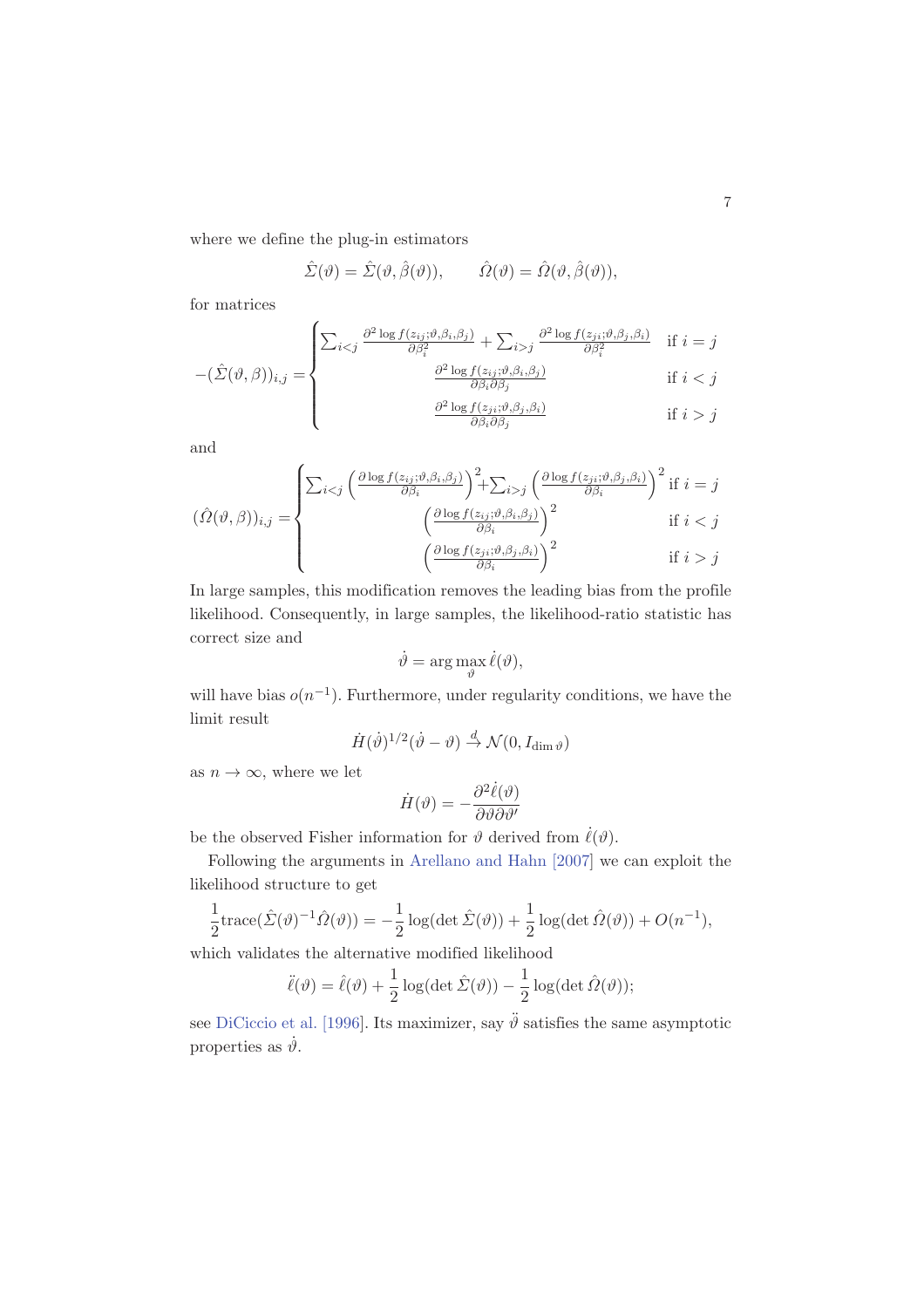3.2. *Illustration: A linear* β*-model.* Consider the following extension of the classic many normal means problem of Neyman and Scott [1948]. Data are generated as

$$
z_{ij} \sim \mathcal{N}(\beta_i + \beta_j, \vartheta),
$$

and are independent across dyads. The likelihood function for all parameters (ignoring constants) is

$$
\ell(\vartheta,\beta) = -\frac{1}{2} \frac{n(n-1)}{2} \log \vartheta - \frac{1}{2} \sum_{i=1}^{n} \sum_{i < j} \frac{(z_{ij} - \beta_i - \beta_j)^2}{\vartheta}.
$$

Its first two derivatives with respect to the  $\beta_i$  are

$$
\frac{\partial \ell(\vartheta, \beta)}{\partial \beta_i} = \sum_{i < j} \frac{z_{ij} - \beta_i - \beta_j}{\vartheta} + \sum_{i > j} \frac{z_{ji} - \beta_j - \beta_i}{\vartheta}
$$

and

$$
\frac{\partial^2 \ell(\vartheta, \beta)}{\partial \beta_i \partial \beta_j} = \begin{cases} -\frac{(n-1)}{\vartheta} & \text{if } i = j \\ -\frac{1}{\vartheta} & \text{if } i \neq j \end{cases}.
$$

Let  $\tilde{z}_i = (n-2)^{-1} \sum_{i < j} z_{ij} + (n-2)^{-1} \sum_{i > j} z_{ji}$  and  $\overline{z} = (2(n-1)^{-1} \sum_{i=1}^n \tilde{z}_i$ . Solving for the maximum-likelihood estimator of  $\beta_i$  gives  $\hat{\beta}_i = \tilde{z}_i - \overline{z}$  for any  $\vartheta$ . The profile likelihood is therefore

$$
\hat{\ell}(\vartheta) = -\frac{n(n-1)}{2}\log \vartheta - \frac{1}{2}\sum_{i=1}^{n}\sum_{i < j}\frac{(z_{ij} - (\tilde{z}_i - \overline{z}) - (\tilde{z}_j - \overline{z}))^2}{\vartheta},
$$

and its maximizer is

$$
\hat{\vartheta} = \frac{2}{n(n-1)} \sum_{i=1}^{n} \sum_{i < j} (z_{ij} - (\tilde{z}_i - \overline{z}) - (\tilde{z}_j - \overline{z}))^2.
$$

Some tedious but straightforward calculations yield

$$
\hat{\vartheta} - \vartheta \sim \mathcal{N}\left(-\frac{2}{n-1}\,\vartheta, \frac{n-3}{n-1}\,\frac{2\,\vartheta^2}{n(n-1)/2}\right),\,
$$

which confirms that the maximum-likelihood estimator of  $\vartheta$  suffers from asymptotic bias.

To set up the modified likelihood, first note that

$$
(\hat{\Sigma}(\vartheta))_{i,j} = \begin{cases} \frac{n-1}{\vartheta} & \text{if } i = j \\ \frac{1}{\vartheta} & \text{if } i \neq j \end{cases}, \quad (\hat{\Sigma}(\vartheta)^{-1})_{i,j} = \begin{cases} \frac{\vartheta}{2} \frac{2n-3}{(n-1)(n-2)} & \text{if } i = j \\ -\frac{\vartheta}{2} \frac{1}{(n-1)(n-2)} & \text{if } i \neq j \end{cases}
$$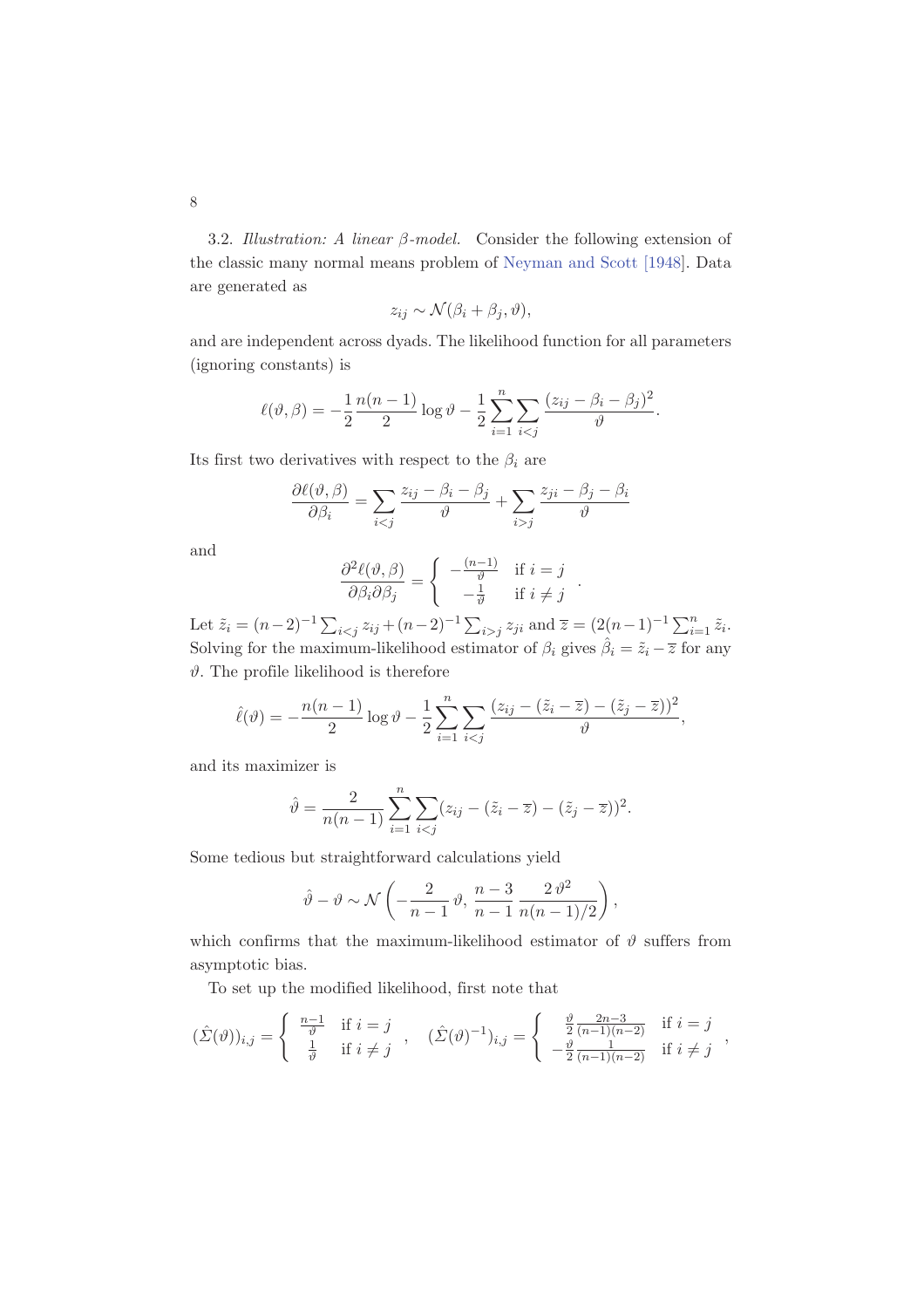and that

$$
(\hat{\Omega}(\vartheta))_{i,j} = \begin{cases} \sum_{i < j} \frac{(z_{ij} - (\tilde{z}_i - \overline{z}) - (\tilde{z}_j - \overline{z}))^2}{\vartheta^2} + \sum_{i > j} \frac{(z_{ji} - (\tilde{z}_j - \overline{z}) - (\tilde{z}_i - \overline{z}))^2}{\vartheta^2} & \text{if } i = j \\ \frac{(z_{ij} - (\tilde{z}_i - \overline{z}) - (\tilde{z}_j - \overline{z}))^2}{\vartheta^2} & \text{if } i < j \\ \frac{(z_{ji} - (\tilde{z}_j - \overline{z}) - (\tilde{z}_i - \overline{z}))^2}{\vartheta^2} & \text{if } i > j \end{cases}
$$

It is then easily seen that

$$
\frac{1}{2}\mathrm{trace}(\hat{\Sigma}(\vartheta)^{-1}\hat{\Omega}(\vartheta)) = \frac{1}{2}\frac{2}{n-1}\sum_{i=1}^{n}\sum_{i
$$

From this we obtain

$$
\dot{\ell}(\vartheta) = -\frac{n(n-1)}{2}\log \vartheta - \left(1 + \frac{2}{n-1}\right)\frac{1}{2}\sum_{i=1}^{n}\sum_{i < j} \frac{(z_{ij} - (\tilde{z}_i - \overline{z}) - (\tilde{z}_j - \overline{z}))^2}{\vartheta},
$$

and its maximizer

$$
\dot{\vartheta} = \frac{n+1}{n-1}\,\hat{\vartheta} = \hat{\vartheta} + \frac{2}{n-1}\hat{\vartheta}.
$$

Clearly, this estimator removes the leading bias from the maximum-likelihood estimator. Moreover,

$$
\dot{\vartheta} - \vartheta \sim \mathcal{N}\left(-\left(\frac{2}{n-1}\right)^2 \vartheta, \frac{n(n(n-1)-5)}{(n-1)^3} \frac{2 \vartheta^2}{n(n-1)/2}\right),\,
$$

which shows that the remaining bias in the point estimator is small relative to its standard deviation.

As an alternative correction, we may exploit the likelihood structure to adjust the profile likelihood by the term

$$
-\frac{1}{2}\log(\det \hat{\Sigma}(\vartheta)) + \frac{1}{2}\log(\det \hat{\Omega}(\vartheta)) = \frac{n}{2}\log \vartheta + c,
$$

where c is a constant that does not depend on  $\vartheta$ . This yields the modification

$$
\ddot{\ell}(\vartheta) = -\frac{n(n-3)}{2}\log \vartheta - \frac{1}{2}\sum_{i=1}^{n}\sum_{i < j} \frac{(z_{ij} - (\tilde{z}_i - \overline{z}) - (\tilde{z}_j - \overline{z}))^2}{\vartheta},
$$

whose maximizer satisfies

$$
\ddot{\vartheta} - \vartheta \sim \mathcal{N}\left(0, \frac{2 \vartheta^2}{n(n-3)/2}\right).
$$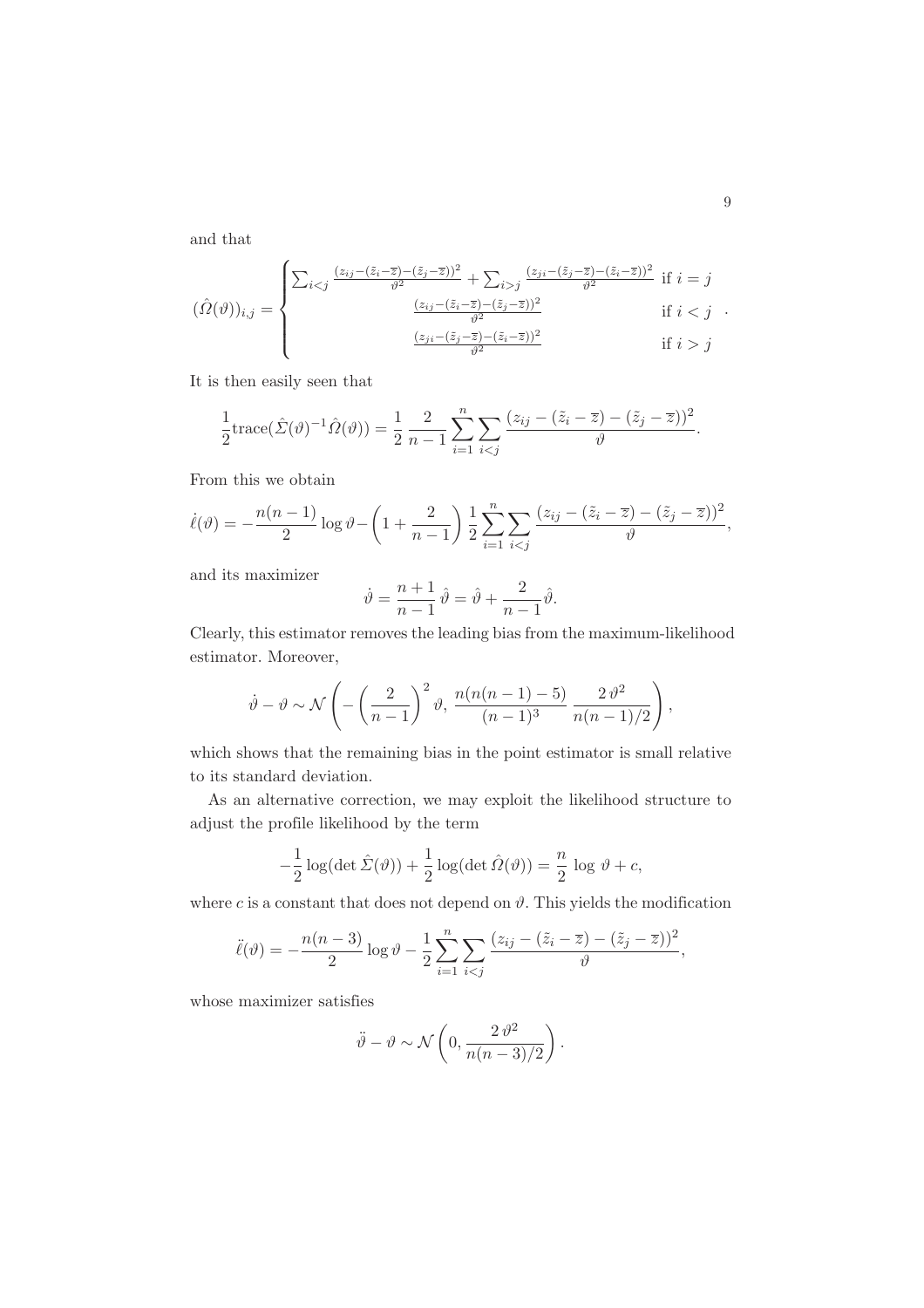This estimator is exactly unbiased.

To give an idea of the magnitude of the bias in this problem, Table 1 contains the bias and standard deviation of the estimators  $\hat{\vartheta}$ ,  $\dot{\vartheta}$ , and  $\ddot{\vartheta}$  for various sample sizes n and variance parameter fixed to  $\vartheta = 1$ . These results are invariant to the value of the  $\beta_i$ .

| TABLE 1           |                            |                   |                    |                   |        |                         |  |  |
|-------------------|----------------------------|-------------------|--------------------|-------------------|--------|-------------------------|--|--|
| Many normal means |                            |                   |                    |                   |        |                         |  |  |
| $\boldsymbol{n}$  | $\hat{\vartheta}$          | $\dot{\vartheta}$ | $\ddot{\vartheta}$ | $\hat{\vartheta}$ | $\eta$ | <br>$\tilde{\vartheta}$ |  |  |
|                   | bias<br>standard deviation |                   |                    |                   |        |                         |  |  |
| 5                 | $-0.5000$                  | $-0.2500$         | 0.0000             | 0.3162            | 0.4743 | 0.6325                  |  |  |
| 10                | $-0.2222$                  | $-0.0494$         | 0.0000             | 0.1859            | 0.2272 | 0.2390                  |  |  |
| 15                | $-0.1429$                  | $-0.0204$         | 0.0000             | 0.1278            | 0.1460 | 0.1491                  |  |  |
| 20                | $-0.1053$                  | $-0.0111$         | 0.0000             | 0.0970            | 0.1073 | 0.1085                  |  |  |
| 25                | $-0.0833$                  | $-0.0069$         | 0.0000             | 0.0782            | 0.0847 | 0.0853                  |  |  |
| 50                | $-0.0408$                  | $-0.0017$         | 0.0000             | 0.0396            | 0.0412 | 0.0413                  |  |  |
| 75                | $-0.0270$                  | $-0.0007$         | 0.0000             | 0.0265            | 0.0272 | 0.0272                  |  |  |
| 100               | $-0.0202$                  | $-0.0004$         | 0.0000             | 0.0199            | 0.0203 | 0.0203                  |  |  |

3.3. *Illustration: A linear Bradley-Terry model.* As an alternative to the Neyman and Scott [1948] model with complementarities, now suppose that

$$
z_{ij} \sim \mathcal{N}(\beta_i - \beta_j, \vartheta)
$$

independently across dyads. This model is overparametrized as, clearly, the mean of the  $\beta_i$  is not identified. A common normalization in this type of model is  $\sum_{i=1}^{n} \beta_i = 0$  (Simons and Yao 1999), and we will maintain it here. The constrained likelihood is

$$
-\frac{1}{2}\frac{n(n-1)}{2}\log \vartheta - \frac{1}{2}\sum_{i=1}^{n}\sum_{i < j} \frac{(z_{ij} - \beta_i + \beta_j)^2}{\vartheta} + \lambda \sum_{i=1}^{n} \beta_i,
$$

where  $\lambda$  is the Lagrange multiplier for our normalization constraint. The first-order condition for the constrained problem for  $\beta_i$  for a given  $\vartheta$  equals

$$
\frac{\sum_{i < j} z_{ij} - \sum_{i > j} z_{ji}}{\vartheta} - \frac{n}{\vartheta} \beta_i = 0.
$$

This gives

$$
\hat{\beta}_i = \frac{\sum_{i < j} z_{ij} - \sum_{i > j} z_{ji}}{n} = \tilde{z}_i \quad \text{(say)}
$$

10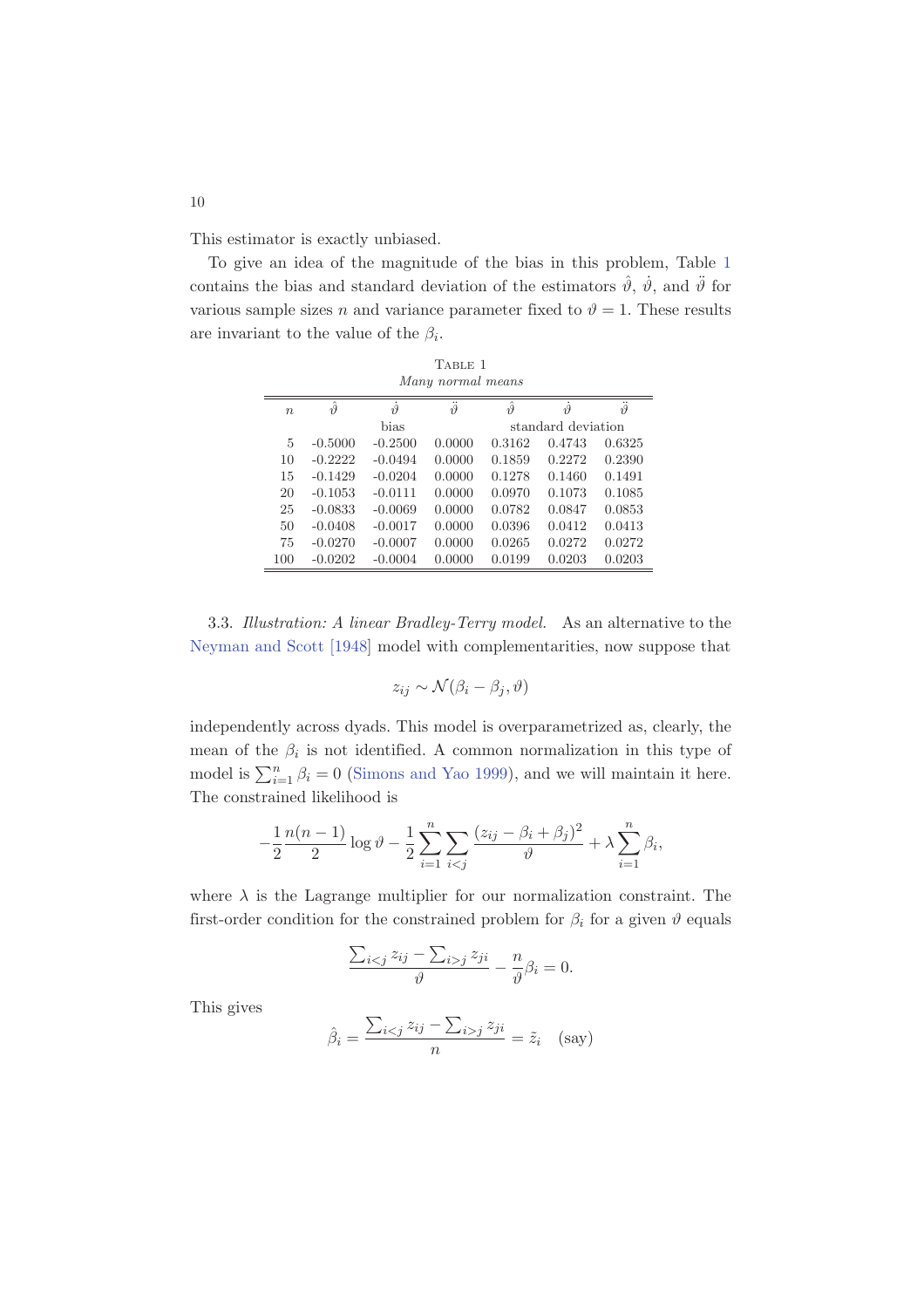for all *i* and any  $\vartheta$ . Observe that the sign of  $\hat{\beta}_i$  is driven by the comparison of the magnitudes of  $\sum_{i < j} z_{ij}$  and  $\sum_{i > j} z_{ji}$ . Also note that  $\sum_{i=1}^n \hat{\beta}_i = 0$  holds. We therefore have

$$
\hat{\ell}(\vartheta) = -\frac{1}{2} \frac{n(n-1)}{2} \log \vartheta - \frac{1}{2} \sum_{i=1}^{n} \sum_{i < j} \frac{(z_{ij} - \tilde{z}_i + \tilde{z}_j)^2}{\vartheta},
$$

and with it, the maximum-likelihood estimator

$$
\hat{\vartheta} = \frac{2}{n(n-1)} \sum_{i=1}^{n} \sum_{i < j} (z_{ij} - \tilde{z}_i + \tilde{z}_j)^2.
$$

A calculation shows that  $\mathbb{E}(\hat{\theta} - \theta) = -2n^{-1}$ .

It is immediate that

$$
\hat{\Sigma}(\vartheta) = \text{diag}\left(\frac{n}{\vartheta}\right), \qquad \hat{\Sigma}(\vartheta)^{-1} = \text{diag}\left(\frac{\vartheta}{n}\right),
$$

and that

$$
(\hat{\Omega}(\vartheta))_{i,j} = \begin{cases} \sum_{i < j} \frac{(z_{ij} - \tilde{z}_i + \tilde{z}_j)^2}{\vartheta^2} + \sum_{i > j} \frac{(z_{ji} - \tilde{z}_j + \tilde{z}_i)^2}{\vartheta^2} & \text{if } i = j \\ \frac{(z_{ij} - \tilde{z}_i + \tilde{z}_j)^2}{\vartheta^2} & \text{if } i < j \\ \frac{(z_{ji} - \tilde{z}_j + \tilde{z}_i)^2}{\vartheta^2} & \text{if } i > j \end{cases}
$$

Therefore,

$$
\dot{\ell}(\vartheta) = -\frac{1}{2} \frac{n(n-1)}{2} \log \vartheta - \frac{1}{2} \left( 1 + \frac{2}{n} \right) \sum_{i=1}^{n} \sum_{i < j} \frac{(z_{ij} - \tilde{z}_i + \tilde{z}_j)^2}{\vartheta},
$$
\n
$$
\ddot{\ell}(\vartheta) = -\frac{1}{2} \frac{n(n-3)}{2} \log \vartheta - \frac{1}{2} \sum_{i=1}^{n} \sum_{i < j} \frac{(z_{ij} - \tilde{z}_i + \tilde{z}_j)^2}{\vartheta}.
$$

The corresponding estimators are

$$
\dot{\vartheta} = \left(1 + \frac{2}{n}\right)\hat{\vartheta}, \qquad \ddot{\vartheta} = \frac{n-1}{n-3}\hat{\vartheta} = \left(1 + \frac{2}{n-3}\right)\hat{\vartheta}.
$$

Both remove the leading bias from the maximum-likelihood estimator, as

$$
\mathbb{E}(\dot{\vartheta} - \vartheta) = -\frac{4}{n^2} = O(n^{-2}), \qquad \mathbb{E}(\ddot{\vartheta} - \vartheta) = \frac{2}{n(n-3)} = O(n^{-2}),
$$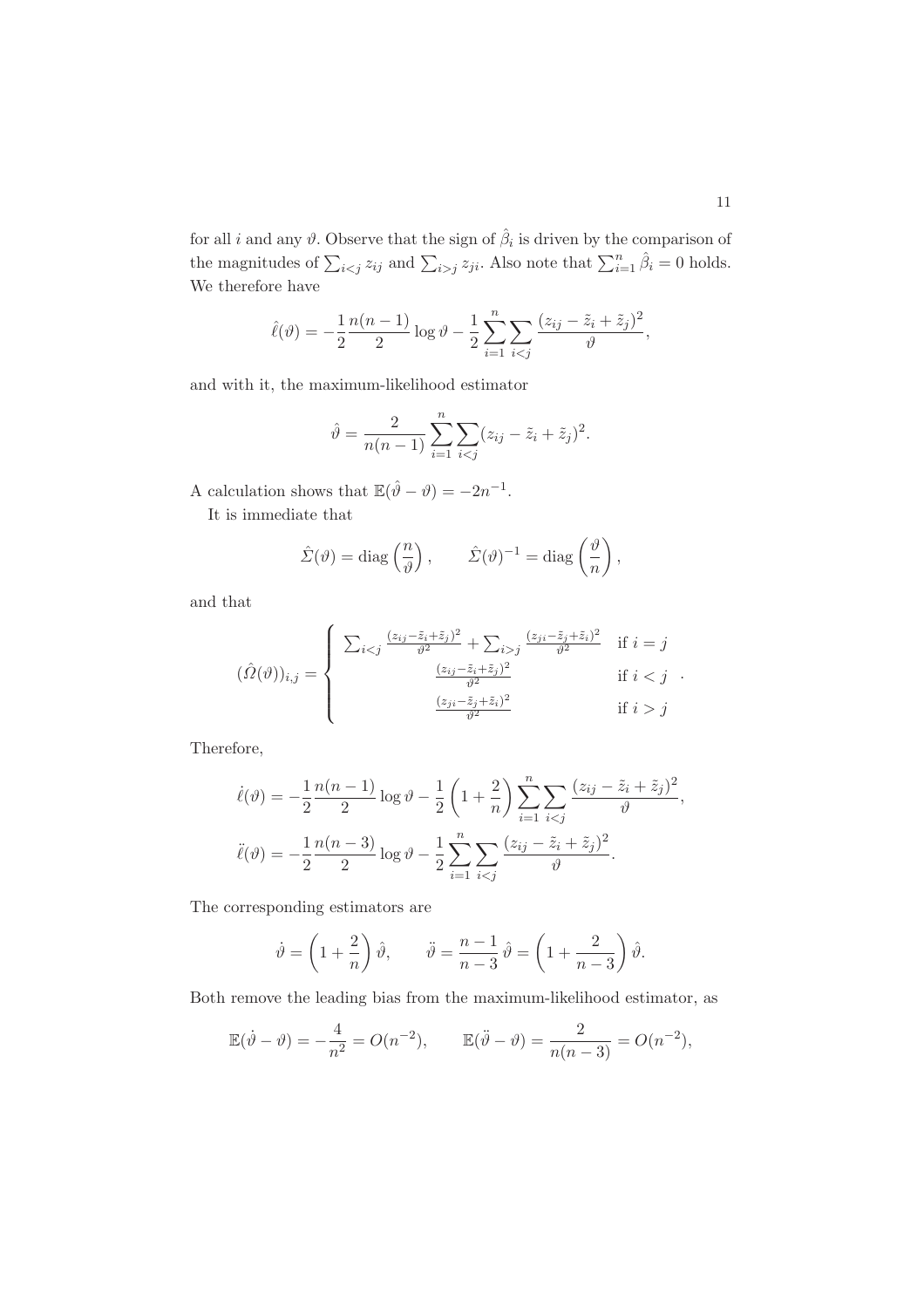but, in this case, neither is exactly unbiased. The first estimator has bias that is strictly negative (for any finite  $n$ ). The second estimator overcorrects and has strictly positive bias. The second-order bias is monotone in  $n$ . We have

$$
\frac{4}{n^2} > \frac{2}{n(n-3)}
$$

for all  $n > 7$ . As  $n \to \infty$ ,

$$
\sqrt{\frac{n(n-1)}{2}}(\dot{\vartheta}-\vartheta)\overset{d}{\to} \mathcal{N}(0,2\vartheta^2),
$$

and  $\|\ddot{\theta} - \dot{\theta}\| = o_p(n^{-1});$  that is, the two modifications to the likelihood yield asymptotically-equivalent estimators.

4. Application to the  $\beta$ -model. The  $\beta$ -model of network formation (Chatterjee, Diaconis and Sly 2011) generates Bernoulli outcome variables with success probability

$$
\mathbb{P}(y_{ij}=1|x_{ij};\vartheta,\beta_i,\beta_j)=F(\beta_i+\beta_j+x_{ij}'\vartheta),
$$

where  $F(a) = (1 + e^{-a})^{-1}$  is the logistic cumulative distribution function.

4.1. *Modified profile likelihood.* The likelihood function, conditional on the regressors, is

$$
\ell(\vartheta,\beta) = \sum_{i=1}^n \sum_{i < j} y_{ij} \log F_{ij}(\vartheta,\beta_i,\beta_j) + (1 - y_{ij}) \log (1 - F_{ij}(\vartheta,\beta_i,\beta_j)),
$$

where we let  $F_{ij}(\vartheta, \beta_i, \beta_j) = F(\beta_i + \beta_j + x'_{ij}\vartheta)$ .

For a given value of  $\vartheta$ , the score the incidental parameters has elements

$$
\frac{\partial \ell(\vartheta,\beta)}{\partial \beta_i} = \sum_{i < j} y_{ij} - F_{ij}(\vartheta,\beta_i,\beta_j) + \sum_{i > j} y_{ji} - F_{ji}(\vartheta,\beta_j,\beta_i)
$$

while the  $n \times n$  Hessian matrix has  $(i, j)$ th-entry equal to

$$
\frac{\partial^2 \ell(\vartheta, \beta)}{\partial \beta_i \partial \beta_j} = \begin{cases}\n-\sum_{i < j} f_{ij}(\vartheta, \beta_i, \beta_j) - \sum_{i > j} f_{ji}(\vartheta, \beta_j, \beta_i) & \text{if } i = j \\
-f_{ij}(\vartheta, \beta_i, \beta_j) & \text{if } i < j \\
-f_{ji}(\vartheta, \beta_j, \beta_i) & \text{if } i > j\n\end{cases}
$$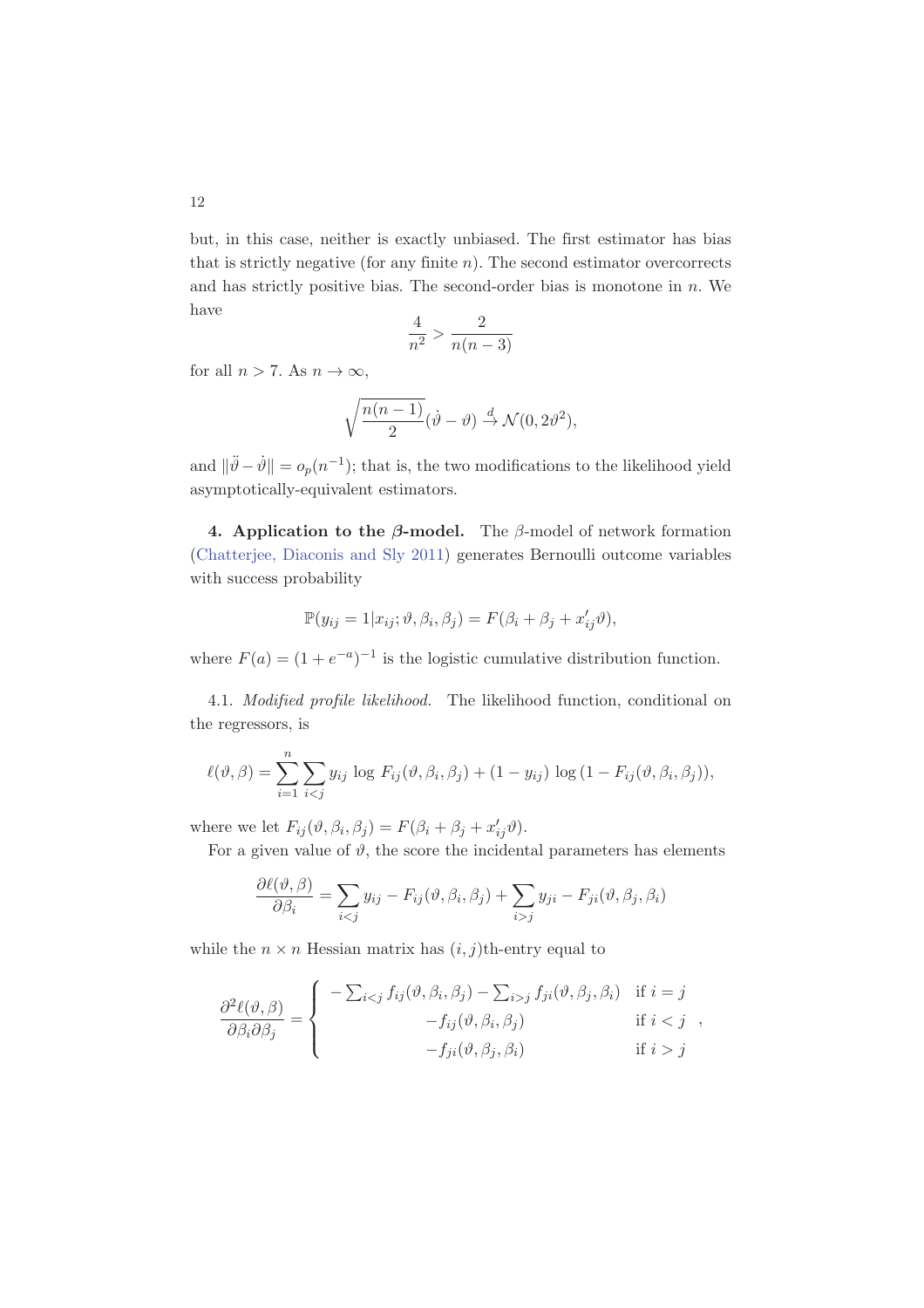for  $f_{ij}(\vartheta, \beta_i, \beta_j) = F_{ij}(\vartheta, \beta_i, \beta_j) (1 - F_{ij}(\vartheta, \beta_i, \beta_j))$ . The maximum-likelihood estimator of the  $\beta_i$  for a given value of  $\vartheta$  is not available in closed form and needs to be computed numerically. Because the likelihood is globally concave, Newton's algorithm is well-suited for the task, and will typically find the solution in two or three iterations.

Introduce the shorthands

$$
\hat{F}_{ij}(\vartheta) = F_{ij}(\vartheta, \hat{\beta}_i(\vartheta), \hat{\beta}_j(\vartheta)), \quad \hat{f}_{ij}(\vartheta) = f_{ij}(\vartheta, \hat{\beta}_i(\vartheta), \hat{\beta}_j(\vartheta)).
$$

The profile likelihood is

$$
\hat{\ell}(\vartheta) = \sum_{i=1}^{n} \sum_{i < j} y_{ij} \log \hat{F}_{ij}(\vartheta) + (1 - y_{ij}) \log (1 - \hat{F}_{ij}(\vartheta)),
$$

and a modified likelihood is readily constructed by appropriately combining the matrices  $\hat{\Sigma}(\vartheta)$  and  $\hat{\Omega}(\vartheta)$ .

4.2. *Simulation experiments.* We next present the results from a Monte Carlo experiment. The designs are borrowed from Graham [2015]. All designs are of the following form. Let  $u_i \in \{-1,1\}$  so that  $\mathbb{P}(u_i = 1) = \frac{1}{2}$ . We generate the dyad covariate as

$$
x_{ij} = u_i u_j,
$$

and the fixed effects as

$$
\beta_i = \mu + \gamma_1 \frac{1 + u_i}{2} + \gamma_2 \frac{1 - u_i}{2} + u_i,
$$

where  $v_i \sim \text{Beta}(\lambda_1, \lambda_2)$ . We set  $\mu = -\lambda_1(\lambda_1 + \lambda_2)^{-1}$ , so that  $\mu + v_i$  has mean zero, and will consider several choices for the parameters  $(\gamma_1, \gamma_2)$  and  $(\lambda_1, \lambda_2)$ . The parameter choices are summarized in Table 2. In the first four designs (A1–A4), the  $\beta_i$  are drawn independently of  $x_{ij}$  from symmetric Beta distributions. In the next four designs (B1–B4) the  $\beta_i$  are generated from skewed distributions that depend on  $u_i$  (and thus correlate with the regressor  $x_{ij}$ ).

We simulate 10,000 data sets for each design for  $n \in \{25, 50, 75, 100\}$  and  $\vartheta = 1$ . Because the results across designs are qualitatively very similar, we present the full set of results only for Design A1 (Table 3). Tables 4 and 5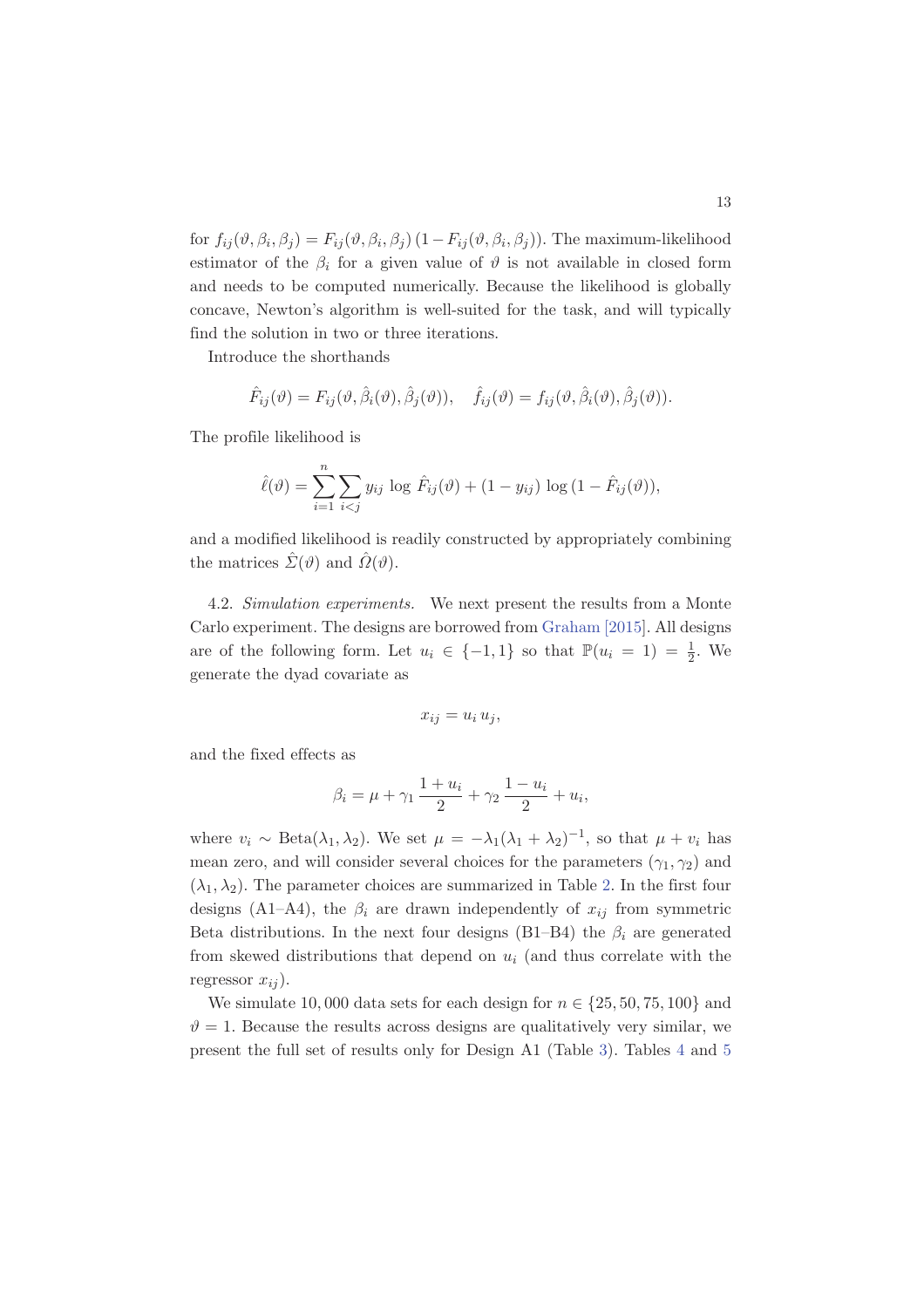| $Simulation$ designs for the $\beta$ -model |                  |            |             |              |  |  |  |
|---------------------------------------------|------------------|------------|-------------|--------------|--|--|--|
| Design                                      | $\gamma_1$       | $\gamma_2$ | $\lambda_1$ | $\lambda_2$  |  |  |  |
| A <sub>1</sub>                              | $\left( \right)$ | 0          | 1           | $\mathbf{1}$ |  |  |  |
| A <sub>2</sub>                              | $-0.25$          | $-0.25$    | 1           | 1            |  |  |  |
| A3                                          | $-0.75$          | $-0.75$    | 1           | 1            |  |  |  |
| AA                                          | $-1.25$          | $-1.25$    | 1           | 1            |  |  |  |
| B1                                          | 0                | 0.50       | 0.25        | 0.75         |  |  |  |
| B <sub>2</sub>                              | $-0.50$          | 0          | 0.25        | 0.75         |  |  |  |
| B <sub>3</sub>                              | $-1.00$          | $-0.50$    | 0.25        | 0.75         |  |  |  |
| B4                                          | $-1.50$          | $-1.00$    | 0.25        | 0.75         |  |  |  |

TABLE 2 *Simulation designs for the* β*-model*

provide and results for  $n \in \{50, 100\}$  for all designs. Each table contains the mean and median bias of  $\vartheta$ ,  $\dot{\vartheta}$ , and  $\ddot{\vartheta}$ , along with their standard deviation and their interquartile range (both across the Monte Carlo replications). The tables also provide the empirical size of the likelihood ratio test for the null that  $\vartheta = 1$  for theoretical size  $\alpha \in \{.05, .10\}$ . Because the results for  $n = 100$  can be compared (up to Monte Carlo error) to the numerical results collected in Graham [2015, Table 2], Table 5 contains two additional columns in which we reproduce the results for his analytically bias-corrected maximum-likelihood estimator  $(\tilde{\theta})$  and his 'tetrad logit' estimator  $(\tilde{\theta})$ . The latter is based on moment conditions that are free of  $\beta_i$  using a sufficiency argument. Bias correcting  $\hat{\theta}$  does not salvage the likelihood ratio statistic, and the conditional likelihood function of the 'tetrad logit' estimator does not satisfy the information equality. Hence, the results on size for these two estimators are based on the Wald statistic.

Table 3 clearly shows that both the bias and standard deviation of  $\hat{\vartheta}$  are  $O(n^{-1})$ . Consequently, the likelihood ratio test is size distorted even in large samples. Point estimation through the modified likelihoods gives estimators with small bias relative to their standard error. Even for  $n = 25$ , the bias is only about 20% of the bias in maximum likelihood estimator. In larger samples, the estimators are essentially unbiased. Interestingly, both  $\dot{\vartheta}$  and  $\ddot{\vartheta}$ are also less volatile than is  $\hat{\theta}$ . Thus, at least here, bias correction does not come at the cost of an increase in dispersion. Together with the substantial decrease in mean squared error, inference, too, improves dramatically. The likelihood ratio statistic for both  $\ell(\vartheta)$  and  $\ell(\vartheta)$  have near theoretical size for all n.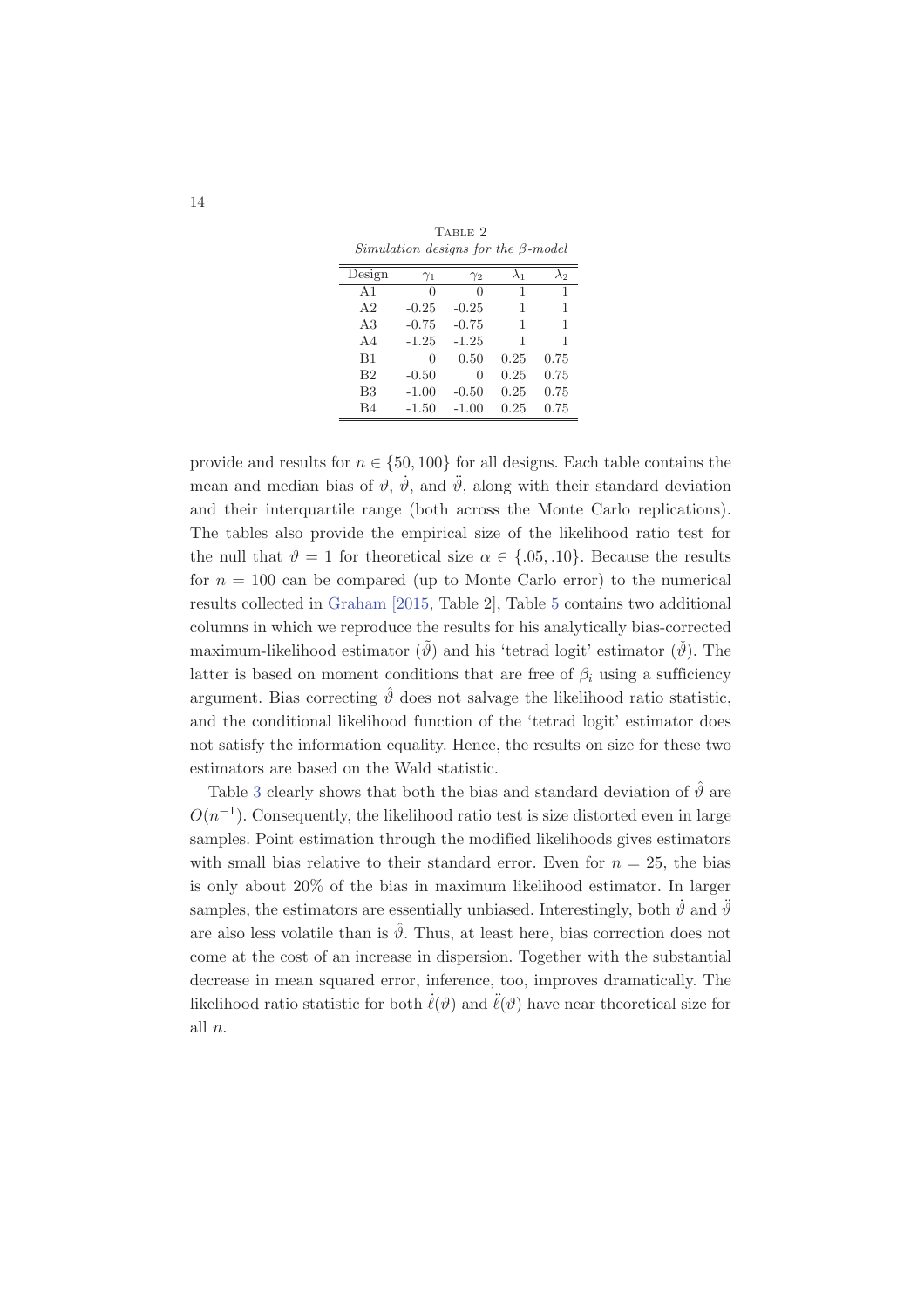| $\boldsymbol{n}$ | $\hat{\vartheta}$                 | $\dot{\vartheta}$ | $\ddot{\vartheta}$ | $\hat{\vartheta}$ | $\dot{\vartheta}$                 | $\ddot{\vartheta}$ |
|------------------|-----------------------------------|-------------------|--------------------|-------------------|-----------------------------------|--------------------|
|                  |                                   | mean bias         |                    |                   | standard deviation                |                    |
| 25               | 0.1098                            | 0.0204            | 0.0304             | 0.1897            | 0.1560                            | 0.1572             |
| 50               | 0.0492                            | 0.0045            | 0.0071             | 0.0717            | 0.0679                            | 0.0681             |
| 75               | 0.0320                            | 0.0020            | 0.0032             | 0.0467            | 0.0450                            | 0.0451             |
| 100              | 0.0237                            | 0.0011            | 0.0017             | 0.0341            | 0.0332                            | 0.0332             |
|                  |                                   | median bias       |                    |                   | interquartile range               |                    |
| 25               | 0.1029                            | 0.0154            | 0.0253             | 0.2069            | 0.1873                            | 0.1889             |
| 50               | 0.0487                            | 0.0042            | 0.0067             | 0.0961            | 0.0913                            | 0.0914             |
| 75               | 0.0316                            | 0.0017            | 0.0028             | 0.0630            | 0.0607                            | 0.0608             |
| 100              | 0.0236                            | 0.0010            | 0.0017             | 0.0464            | 0.0450                            | 0.0451             |
|                  | empirical size ( $\alpha = .10$ ) |                   |                    |                   | empirical size ( $\alpha = .05$ ) |                    |
| 25               | 0.1937                            | 0.1134            | 0.1147             | 0.1142            | 0.0627                            | 0.0637             |
| 50               | 0.1896                            | 0.1128            | 0.1125             | 0.1178            | 0.0558                            | 0.0555             |
| 75               | 0.1866                            | 0.1092            | 0.1081             | 0.1142            | 0.0575                            | 0.0569             |
| 100              | 0.1890                            | 0.1042            | 0.1025             | 0.1103            | 0.0520                            | 0.0513             |
|                  |                                   |                   |                    |                   |                                   |                    |

TABLE 3 β*-model. Design A1 for all* n

Tables 4 and 5 show that all conclusions from Design A1 carry over to the other designs. Moreover, the introduction of correlation between regressors and heterogenous coefficients or skewing the distribution from which the latter are drawn does not prevent the modified likelihood to improve on maximum likelihood both in terms of point estimation and inference. A comparison of the two tables clearly shows that both the bias and standard deviation of  $\hat{\theta}$  shrink by a factor of one half as n doubles, again illustrating that both are of order  $n^{-1}$ . The subsequent reduction in bias by considering  $\dot{\theta}$  and  $\ddot{\theta}$  and improvement in the likelihood ratio test are manifest for all designs.

Table 5 further shows that the modified-likelihood approach outperforms bias correction of the maximum-likelihood estimator in Designs A3 and B3 and, in particular, in Designs A4 and B4, where bias correction of maximum likelihood introduces additionial bias relative to  $\hat{\theta}$ . The additional bias also leads to a large deterioration of the empirical size of the Wald statistic associated with  $\check{\vartheta}$ . The performance of the modified likelihood is comparable to Graham's 'tetrad logit' estimator  $\check{\vartheta}$  in terms of bias, and it tends to be somewhat more accurate in terms of the empirical size of the associated hypothesis tests.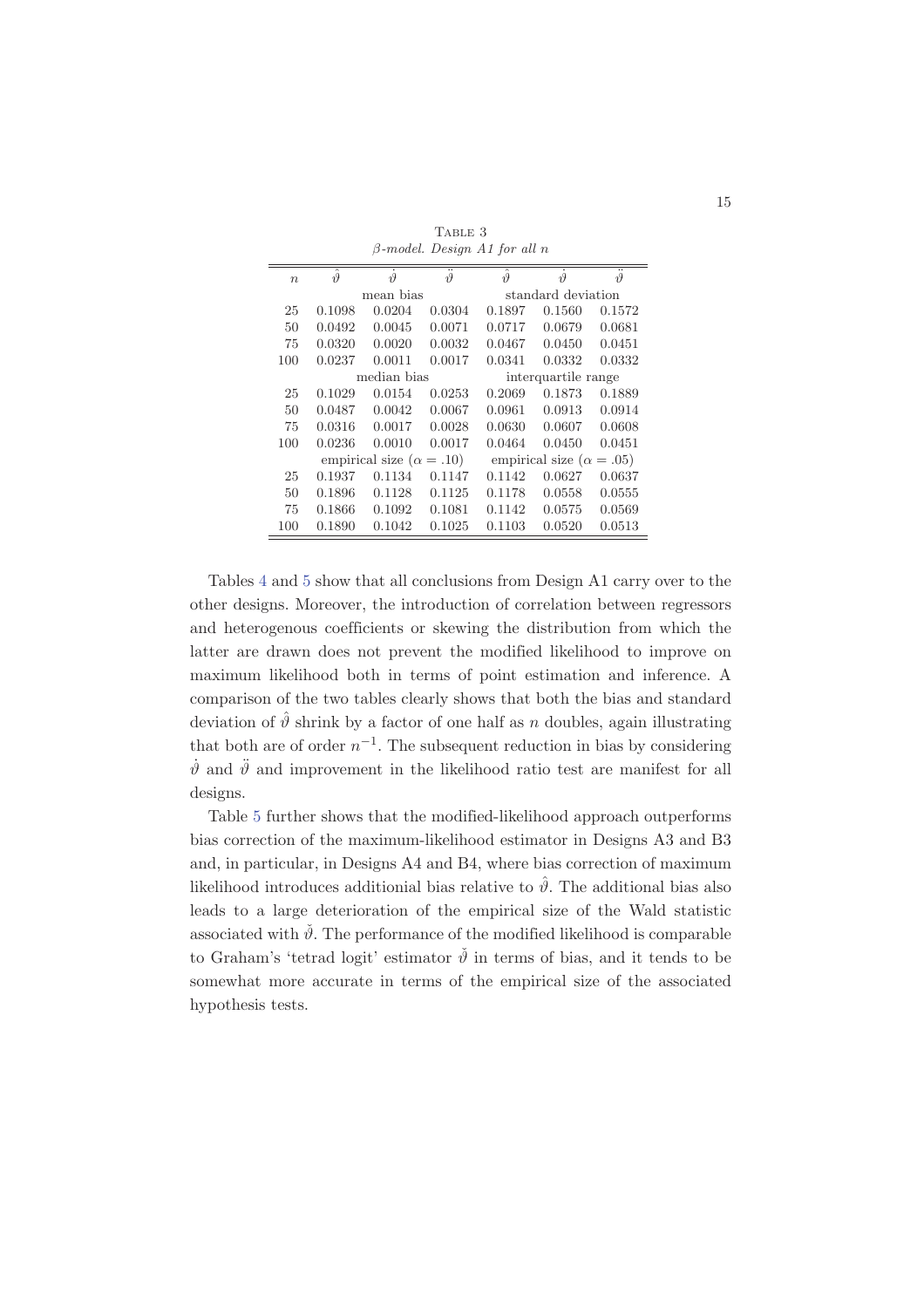| Design         | $\hat{\vartheta}$ | $\dot{\vartheta}$                 | $\ddot{\vartheta}$ | $\hat{\vartheta}$  | $\dot{\vartheta}$                 | $\ddot{\vartheta}$ |
|----------------|-------------------|-----------------------------------|--------------------|--------------------|-----------------------------------|--------------------|
|                |                   | mean bias                         |                    | standard deviation |                                   |                    |
| A <sub>1</sub> | 0.0492            | 0.0045                            | 0.0071             | 0.0717             | 0.0679                            | 0.0681             |
| A2             | 0.0499            | 0.0054                            | 0.0079             | 0.0742             | 0.0704                            | 0.0705             |
| A3             | 0.0467            | 0.0033                            | 0.0047             | 0.0933             | 0.0890                            | 0.0891             |
| AA             | 0.0497            | 0.0049                            | 0.0024             | 0.1391             | 0.1335                            | 0.1335             |
| B1             | 0.0526            | 0.0073                            | 0.0096             | 0.0768             | 0.0728                            | 0.0729             |
| B <sub>2</sub> | 0.0490            | 0.0035                            | 0.0059             | 0.0747             | 0.0707                            | 0.0708             |
| B <sub>3</sub> | 0.0493            | 0.0046                            | 0.0060             | 0.0936             | 0.0891                            | 0.0891             |
| B <sub>4</sub> | 0.0500            | 0.0043                            | 0.0005             | 0.1380             | 0.1320                            | 0.1316             |
|                |                   | median bias                       |                    |                    | interquartile range               |                    |
| A1             | 0.0487            | 0.0042                            | 0.0067             | 0.0961             | 0.0913                            | 0.0914             |
| A2             | 0.0482            | 0.0040                            | 0.0064             | 0.0995             | 0.0943                            | 0.0945             |
| A3             | 0.0441            | 0.0008                            | 0.0022             | 0.1247             | 0.1191                            | 0.1191             |
| A <sub>4</sub> | 0.0412            | $-0.0032$                         | $-0.0059$          | 0.1827             | 0.1748                            | 0.1748             |
| B1             | 0.0513            | 0.0061                            | 0.0084             | 0.1034             | 0.0981                            | 0.0982             |
| B <sub>2</sub> | 0.0479            | 0.0024                            | 0.0049             | 0.0999             | 0.0948                            | 0.0949             |
| B <sub>3</sub> | 0.0470            | 0.0024                            | 0.0039             | 0.1252             | 0.1195                            | 0.1196             |
| B <sub>4</sub> | 0.0438            | $-0.0018$                         | $-0.0052$          | 0.1827             | 0.1740                            | 0.1743             |
|                |                   | empirical size ( $\alpha = .10$ ) |                    |                    | empirical size ( $\alpha = .05$ ) |                    |
| A1             | 0.1896            | 0.1128                            | 0.1125             | 0.1178             | 0.0558                            | 0.0555             |
| A <sub>2</sub> | 0.1857            | 0.1135                            | 0.1118             | 0.1139             | 0.0602                            | 0.0603             |
| A3             | 0.1565            | 0.1098                            | 0.1082             | 0.0878             | 0.0581                            | 0.0563             |
| A <sub>4</sub> | 0.1287            | 0.1095                            | 0.1083             | 0.0664             | 0.0594                            | 0.0592             |
| B1             | 0.1902            | 0.1141                            | 0.1112             | 0.1146             | 0.0582                            | 0.0579             |
| B <sub>2</sub> | 0.1801            | 0.1081                            | 0.1049             | 0.1040             | 0.0574                            | 0.0564             |
| B <sub>3</sub> | 0.1498            | 0.1052                            | 0.1030             | 0.0830             | 0.0554                            | 0.0538             |
| B4             | 0.1236            | 0.1064                            | 0.1067             | 0.0634             | 0.0543                            | 0.0551             |

TABLE  $4\,$  $\beta$ -model. All designs for  $n = 50$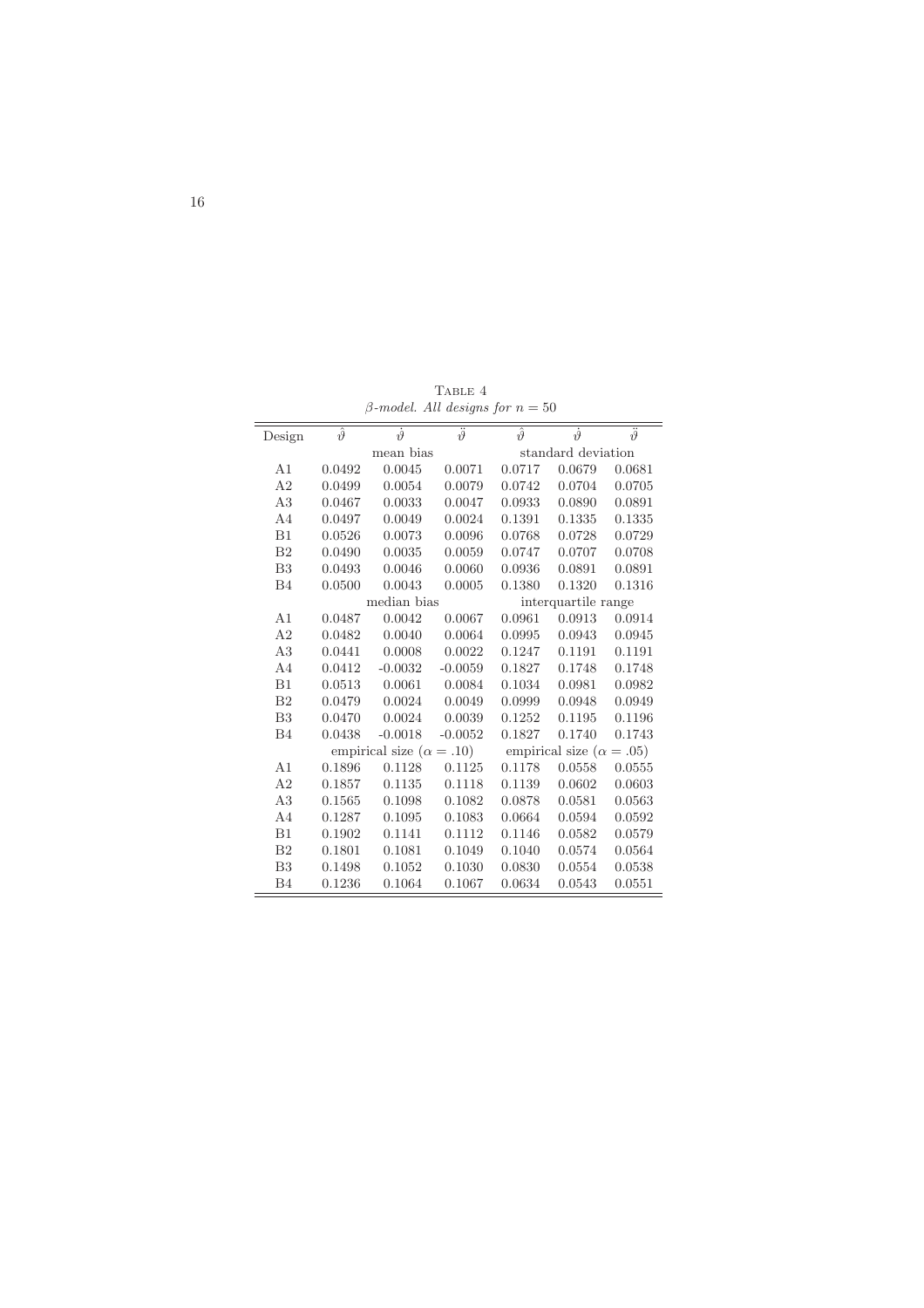|            |                                                                                                                          |                                                                                         | TABLE 5.                                                                                                                                                                                                                                                                                                      |                                                                     | $\beta$ -model. All designs for n                                                                           |                                                                                                                                           | 100<br>$\left  {}\right $ |                                                                                                                                                                                                                                                                                                                               |                                                                                                   |                                                                               |
|------------|--------------------------------------------------------------------------------------------------------------------------|-----------------------------------------------------------------------------------------|---------------------------------------------------------------------------------------------------------------------------------------------------------------------------------------------------------------------------------------------------------------------------------------------------------------|---------------------------------------------------------------------|-------------------------------------------------------------------------------------------------------------|-------------------------------------------------------------------------------------------------------------------------------------------|---------------------------|-------------------------------------------------------------------------------------------------------------------------------------------------------------------------------------------------------------------------------------------------------------------------------------------------------------------------------|---------------------------------------------------------------------------------------------------|-------------------------------------------------------------------------------|
| Design     |                                                                                                                          |                                                                                         | $\ddot{\phi}$                                                                                                                                                                                                                                                                                                 | $\tilde{\varphi}$                                                   | Ř                                                                                                           |                                                                                                                                           | $\dot{\varphi}$           |                                                                                                                                                                                                                                                                                                                               |                                                                                                   |                                                                               |
|            |                                                                                                                          |                                                                                         | nean bias                                                                                                                                                                                                                                                                                                     |                                                                     |                                                                                                             |                                                                                                                                           |                           | standard deviation                                                                                                                                                                                                                                                                                                            |                                                                                                   |                                                                               |
|            |                                                                                                                          | 0.0011                                                                                  |                                                                                                                                                                                                                                                                                                               |                                                                     |                                                                                                             |                                                                                                                                           |                           | 0.0332                                                                                                                                                                                                                                                                                                                        | 0.0340                                                                                            | 0340                                                                          |
|            |                                                                                                                          | 0.0015                                                                                  |                                                                                                                                                                                                                                                                                                               |                                                                     |                                                                                                             |                                                                                                                                           | 0.0332<br>0.0343          | 0.343                                                                                                                                                                                                                                                                                                                         | 0.0350                                                                                            |                                                                               |
|            |                                                                                                                          | 0.0003                                                                                  | $\begin{array}{c} 0.0017 \\ 0.0022 \\ 0.0006 \\ 0.0006 \end{array}$                                                                                                                                                                                                                                           |                                                                     |                                                                                                             |                                                                                                                                           |                           | $\begin{array}{c} 0.0434 \\ 0.0633 \\ 0.0346 \\ 0.0346 \end{array}$                                                                                                                                                                                                                                                           | 0.0460<br>0.0790                                                                                  | $\begin{array}{c} 0.0350 \\ 0.0440 \\ 0.0650 \end{array}$                     |
|            |                                                                                                                          |                                                                                         |                                                                                                                                                                                                                                                                                                               |                                                                     |                                                                                                             |                                                                                                                                           | 0.0434<br>0.0633          |                                                                                                                                                                                                                                                                                                                               |                                                                                                   |                                                                               |
|            |                                                                                                                          |                                                                                         | 0.0019                                                                                                                                                                                                                                                                                                        |                                                                     |                                                                                                             |                                                                                                                                           |                           |                                                                                                                                                                                                                                                                                                                               |                                                                                                   |                                                                               |
|            | $\begin{array}{l} 0.0237 \\ 0.0240 \\ 0.0215 \\ 0.0206 \\ 0.0206 \\ 0.0241 \\ 0.0246 \\ 0.0245 \\ 0.0231 \\ \end{array}$ | $\begin{array}{c} 0.0013 \\ 0.0015 \\ 0.0004 \\ 0.0004 \end{array}$                     | 0.0021                                                                                                                                                                                                                                                                                                        |                                                                     |                                                                                                             |                                                                                                                                           | 0.0346<br>0.0349          |                                                                                                                                                                                                                                                                                                                               | 0.0360<br>0.0340                                                                                  | $\begin{array}{c} 0.0370 \\ 0.0340 \\ 0.0460 \end{array}$                     |
|            |                                                                                                                          |                                                                                         | 0.0007                                                                                                                                                                                                                                                                                                        |                                                                     |                                                                                                             |                                                                                                                                           | 0.0439<br>0.0639          | 0.0439<br>0.0639                                                                                                                                                                                                                                                                                                              | 0.0470                                                                                            |                                                                               |
|            |                                                                                                                          |                                                                                         | 0.0015                                                                                                                                                                                                                                                                                                        |                                                                     |                                                                                                             | $\begin{array}{l} 0.0341\\ 0.0352\\ 0.0444\\ 0.0645\\ 0.0645\\ 0.0356\\ 0.0359\\ 0.0450\\ 0.0450\\ 0.061 \end{array}$                     |                           | $\begin{tabular}{rl} &1.0639 &\ldots\\ &\text{interquartile}\; \text{re} \\ 0.0450 & 0.0451\\ &0.0458& 0.0451\\ &\text{ } 0.01458& 0.0458\\ &\text{ } 0.0584& 0.058\\ &\text{ } 0.0854& 0.08\\ &\text{ } 0.0852& 0.0472\\ &\text{ } 0.0472& 0\\ &\text{ } 0.0591& 0\\ &\text{ } 0.0852& 0\\ &\text{ } 0.0852& 0\\ &\text{ } $ |                                                                                                   | 0.0670                                                                        |
|            |                                                                                                                          |                                                                                         | median bias                                                                                                                                                                                                                                                                                                   |                                                                     |                                                                                                             |                                                                                                                                           |                           |                                                                                                                                                                                                                                                                                                                               | ange:                                                                                             |                                                                               |
|            |                                                                                                                          | 0.0010                                                                                  | 7100.0000                                                                                                                                                                                                                                                                                                     | 0.0010                                                              | 0.0010                                                                                                      |                                                                                                                                           |                           |                                                                                                                                                                                                                                                                                                                               |                                                                                                   |                                                                               |
|            | 0.0236<br>0.0234<br>0.0199                                                                                               | $0.0010$<br>$0.0013$                                                                    |                                                                                                                                                                                                                                                                                                               | $0.0020$<br>$0.0190$                                                |                                                                                                             |                                                                                                                                           |                           |                                                                                                                                                                                                                                                                                                                               |                                                                                                   |                                                                               |
|            |                                                                                                                          |                                                                                         | $-0.0010$                                                                                                                                                                                                                                                                                                     |                                                                     |                                                                                                             |                                                                                                                                           |                           |                                                                                                                                                                                                                                                                                                                               |                                                                                                   |                                                                               |
| $\Delta$ 4 |                                                                                                                          |                                                                                         | $-0.0028$<br>0.0019                                                                                                                                                                                                                                                                                           | 0.1060                                                              |                                                                                                             |                                                                                                                                           |                           |                                                                                                                                                                                                                                                                                                                               |                                                                                                   |                                                                               |
| 듦          |                                                                                                                          |                                                                                         |                                                                                                                                                                                                                                                                                                               | 0.0040                                                              |                                                                                                             |                                                                                                                                           |                           |                                                                                                                                                                                                                                                                                                                               |                                                                                                   |                                                                               |
|            |                                                                                                                          |                                                                                         |                                                                                                                                                                                                                                                                                                               | $0.0030$<br>$0.0170$                                                |                                                                                                             |                                                                                                                                           |                           |                                                                                                                                                                                                                                                                                                                               |                                                                                                   |                                                                               |
|            | $0.0181$<br>$0.0240$<br>$0.0247$<br>$0.0247$                                                                             | $\begin{array}{c} 0.0022 \\ 0.0012 \\ 0.0017 \\ 0.0017 \\ 0.0007 \\ 0.0002 \end{array}$ | $\begin{array}{ll} 0.0017 & 0.0022 \\ 0.0007 & -0.0003 \\ 0.0002 & -0.0003 \\ \text{empirical size } (\alpha = \text{empirical size}) \\ 0.1042 & 0.1025 \\ 0.1044 & 0.1026 \\ 0.1051 & 0.1037 \\ 0.1037 & 0.1037 \\ 0.1002 & 0.0978 \\ 0.1002 & 0.0978 \\ 0.1064 & 0.1050 \\ 0.1064 & 0.1050 \\ \end{array}$ |                                                                     | $\begin{array}{l} 0.0000 \\ 0.0010 \\ 0.0050 \\ 0.0010 \\ 0.0010 \\ 0.0000 \\ 0.0000 \\ 0.0020 \end{array}$ | $\begin{array}{l} 7.940 \\ 0.0471 \\ 0.0598 \\ 0.0800 \\ 0.0708 \\ 0.0708 \\ 0.0708 \\ 0.0482 \\ 0.0484 \\ 0.004 \\ \end{array}$          |                           |                                                                                                                                                                                                                                                                                                                               |                                                                                                   |                                                                               |
|            | 0.212                                                                                                                    |                                                                                         |                                                                                                                                                                                                                                                                                                               | 0.0860                                                              |                                                                                                             |                                                                                                                                           |                           |                                                                                                                                                                                                                                                                                                                               |                                                                                                   |                                                                               |
|            |                                                                                                                          |                                                                                         |                                                                                                                                                                                                                                                                                                               | $= .10)$                                                            |                                                                                                             |                                                                                                                                           |                           |                                                                                                                                                                                                                                                                                                                               | (50)                                                                                              |                                                                               |
|            |                                                                                                                          | 0.1042<br>0.1044                                                                        |                                                                                                                                                                                                                                                                                                               |                                                                     |                                                                                                             |                                                                                                                                           |                           |                                                                                                                                                                                                                                                                                                                               | 0.0550                                                                                            | 0360                                                                          |
|            |                                                                                                                          |                                                                                         |                                                                                                                                                                                                                                                                                                               | 0.1020<br>0.0970                                                    |                                                                                                             |                                                                                                                                           |                           |                                                                                                                                                                                                                                                                                                                               | 0.0570                                                                                            | 0.0420                                                                        |
|            |                                                                                                                          |                                                                                         |                                                                                                                                                                                                                                                                                                               |                                                                     |                                                                                                             |                                                                                                                                           |                           |                                                                                                                                                                                                                                                                                                                               |                                                                                                   |                                                                               |
|            | 0.1890<br>0.1846<br>0.1147<br>0.1748<br>0.1846                                                                           | $\begin{array}{c} 0.1051 \\ 0.1003 \\ 0.1002 \end{array}$                               |                                                                                                                                                                                                                                                                                                               | $\begin{array}{c} 0.1260 \\ 0.4670 \\ 0.1050 \\ 0.0870 \end{array}$ | $\begin{array}{l} 0.0760 \\ 0.0810 \\ 0.0800 \\ 0.0800 \\ 0.0810 \\ 0.0310 \\ 0.0610 \end{array}$           | $\begin{array}{l} 0.1103 \\ 0.1081 \\ 0.0805 \\ 0.0593 \\ 0.0593 \\ 0.0999 \\ 0.1082 \\ 0.0812 \\ 0.0812 \\ 0.0812 \\ 0.0621 \end{array}$ |                           |                                                                                                                                                                                                                                                                                                                               | $\begin{array}{c} 0.0680 \\ 0.3520 \\ 0.0610 \\ 0.0350 \\ 0.0760 \\ 0.0760 \\ 0.0760 \end{array}$ | $\begin{array}{c} 0.0380 \\ 0.0360 \\ 0.0340 \\ 0.0250 \\ 0.0300 \end{array}$ |
| 淸          |                                                                                                                          |                                                                                         |                                                                                                                                                                                                                                                                                                               |                                                                     |                                                                                                             |                                                                                                                                           |                           |                                                                                                                                                                                                                                                                                                                               |                                                                                                   |                                                                               |
|            |                                                                                                                          |                                                                                         |                                                                                                                                                                                                                                                                                                               |                                                                     |                                                                                                             |                                                                                                                                           |                           |                                                                                                                                                                                                                                                                                                                               |                                                                                                   |                                                                               |
|            |                                                                                                                          | 0.1050                                                                                  | 0.1036<br>0.1003                                                                                                                                                                                                                                                                                              | 0.1400                                                              | 0.0850                                                                                                      |                                                                                                                                           |                           |                                                                                                                                                                                                                                                                                                                               |                                                                                                   |                                                                               |
| $_{\rm B}$ | 1.1437<br>0.1174                                                                                                         |                                                                                         |                                                                                                                                                                                                                                                                                                               |                                                                     |                                                                                                             |                                                                                                                                           |                           |                                                                                                                                                                                                                                                                                                                               |                                                                                                   | 0.0430                                                                        |

|        | $\mid \mid$   |               |
|--------|---------------|---------------|
|        | $\tilde{n}$   |               |
|        |               |               |
|        | í             | $\frac{1}{2}$ |
|        |               |               |
|        | co coc        |               |
|        | de            |               |
|        |               |               |
| ľ<br>₹ |               | A             |
|        |               |               |
|        |               |               |
|        |               |               |
|        | guu           | ı             |
| Q      |               | ׇ֚֚֝          |
|        | Ľ             | $\vdots$      |
|        |               |               |
|        | LA BLK<br>ΡIΕ |               |
|        |               |               |
| E      |               |               |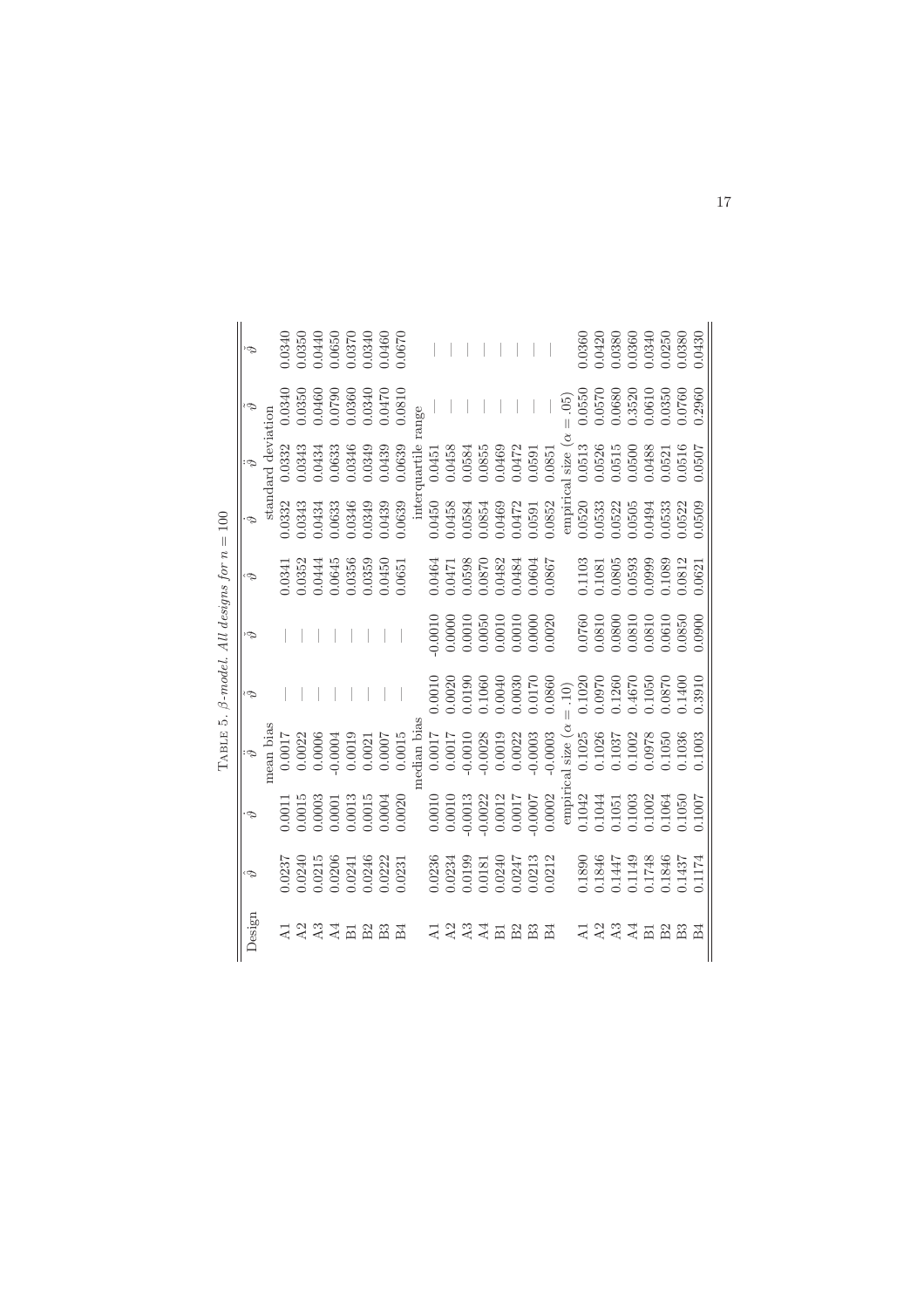#### References.

- Arellano, M. and Hahn, J. (2007). Understanding bias in nonlinear panel models: Some recent developments. In *Advances In Economics and Econometrics* (R. W. BLUNDELL, W. K. Newey and T. Persson, eds.) III. Econometric Society. Cambridge University Press.
- Attanasio, O., Barr, A., Cardenas, J. C., Genicot, G. and Meghir, C. (2009). Risk pooling, risk preferences, and social networks. *American Economic Journal: Applied Microeconomics* 4 134–167.
- BARNDORFF-NIELSEN, O. E. (1983). On a formula for the distribution of the maximum likelihood estimator. *Biometrika* 70 343–365.
- BRADLEY, R. A. and TERRY, M. E. (1952). Rank analysis of incomplete block designs: I. The method of paired comparisons. *Biometrika* 39 324–325.
- CALVÓ-ARMENGOL, A. and JACKSON, M. O. (2004). The effects of social networks on employment and inequality. *American Economic Review* 94 426–454.
- CALVÓ-ARMENGOL, A., PATACCHINI, E. and ZENOU, Y. (2009). Peer effects and social networks in education. *Review of Economic Studies* 76 1239–1267.
- CHATTERJEE, S., DIACONIS, P. and SLY, A. (2011). Random graphs with a given degree sequence. *Annals of Applied Probability* 21 1400–1435.
- Cox, D. R. and REID, N. (1987). Parameter orthogonality and approximate conditional inference. *Journal of the Royal Statistical Society, Series B* 49 1–39.
- DiCiccio, T. J., Martin, M. A., Stern, S. E. and Young, A. (1996). Information bias and adjusted profile likelihoods. *Journal of the Royal Statistical Society, Series B* 58 189–203.
- Fafchamps, M. and Gubert, F. (2007). Risk sharing and network formation. *American Economic Review* 97 75–79.
- Graham, B. S. (2015). An econometric model of link formation with degree heterogeneity. Mimeo.
- HEAD, K. and MAYER, T. (2014). Gravity equations: Workhorse, toolkit, and cookbook. In *Handbook of International Economics* (G. GOPINATH, E. HELPMAN and K. ROGOFF, eds.) IV 131–195. Elsevier.
- Hunter, D. (2004). MM algorithms for generalized Bradley-Terry models. *Annals of Statistics* 32 384–406.
- Jackson, M. O. (2008). *Social and Economic Networks*. Princeton University Press.
- JACKSON, M. O., RODRIGUEZ-BARRAQUER, T. and TAN, X. (2012). Social capital and social quilts: Network patterns of favor exchange. *American Economic Review* 102 1857–1897.
- Lancaster, T. (2002). Orthogonal Parameters and Panel Data. *Review of Economic Studies* 69 647–666.
- LI, H., LINDSAY, B. G. and WATERMAN, R. P. (2003). Efficiency of projected score methods in rectangular array asymptotics. *Journal of the Royal Statistical Society, Series B* 65 191–208.
- McPherson, M., Smith-Lovin, L. and Cook, J. M. (2001). Birds of a feather: Homophily in social networks. *Annual Review of Sociology* 27 415–444.
- NEYMAN, J. and SCOTT, E. (1948). Consistent estimates based on partially consistent observations. *Econometrica* 16 1–32.
- Rinaldo, A., Petrovic, S. and Fienberg, S. (2013). Maximum likelihood estimation in the β-model. *Annals of Statistics* 41 1085–1110.
- SARTORI, N. (2003). Modified profile likelihood in models with stratum nuisance parameters. *Biometrika* 90 533–549.

#### 18